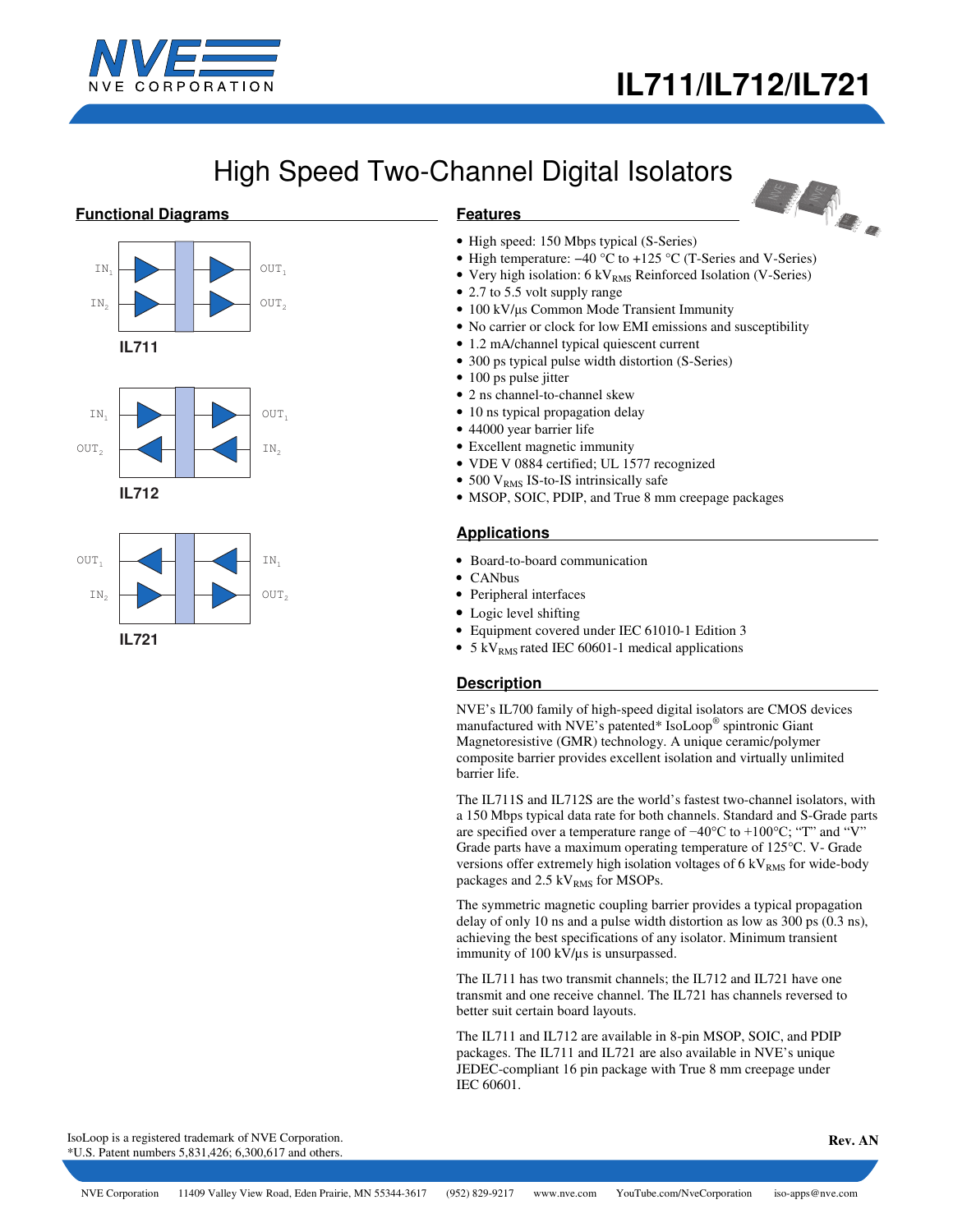

# **Absolute Maximum Ratings**

| <b>Parameters</b>                            | <b>Symbol</b>         | Min.   | Typ. | Max.                  | <b>Units</b>    | <b>Test Conditions</b> |
|----------------------------------------------|-----------------------|--------|------|-----------------------|-----------------|------------------------|
| <b>Storage Temperature</b>                   |                       | $-55$  |      | 150                   | $\rm ^{\circ}C$ |                        |
| Junction Temperature                         |                       | $-55$  |      | 150                   | $\rm ^{\circ}C$ |                        |
| Ambient Operating Temperature <sup>(1)</sup> |                       | $-55$  |      | 130                   | $\rm ^{\circ}C$ |                        |
| <b>Supply Voltage</b>                        | $V_{DD1}$ , $V_{DD2}$ | $-0.5$ |      |                       |                 |                        |
| <b>Input Voltage</b>                         |                       | $-0.5$ |      | $V_{\text{DD}} + 0.5$ |                 |                        |
| <b>Output Voltage</b>                        | $V_{0}$               | $-0.5$ |      | $V_{\text{DD}} + 0.5$ |                 |                        |
| <b>Output Current Drive</b>                  |                       |        |      | 10                    | mA              |                        |
| Lead Solder Temperature                      |                       |        |      | 260                   | $\rm ^{\circ}C$ | $10 \text{ sec.}$      |
| <b>ESD</b>                                   |                       |        |      |                       | kV              | <b>HBM</b>             |

## **Recommended Operating Conditions**

| <b>Parameters</b>                    | <b>Symbol</b>         | Min.  | Typ. | Max.     | <b>Units</b>    | <b>Test Conditions</b> |
|--------------------------------------|-----------------------|-------|------|----------|-----------------|------------------------|
| <b>Ambient Operating Temperature</b> |                       |       |      |          | $\rm ^{\circ}C$ |                        |
| IL711/IL712/IL721/IL711S/IL712S      | $T_A$                 | $-40$ |      | 100      | $\rm ^{\circ}C$ |                        |
| IL711T/IL711VE/IL712T/IL721T/IL721VE |                       |       |      | 125      |                 |                        |
| Junction Temperature                 |                       |       |      |          | $^{\circ}C$     |                        |
| IL711/IL712/IL721/IL711S/IL712S      |                       | $-40$ |      | 110      | $\rm ^{\circ}C$ |                        |
| IL711T/IL711VE/IL712T/IL721T/IL721VE |                       |       |      | 125      |                 |                        |
| <b>Supply Voltage</b>                | $V_{DD1}$ , $V_{DD2}$ | 2.7   |      | 5.5      | $\mathbf{V}$    |                        |
| Logic High Input Voltage             | $\rm V_{\rm IH}$      | 2.4   |      | $V_{DD}$ |                 |                        |
| Logic Low Input Voltage              | $V_{IL}$              | 0     |      | 0.8      |                 |                        |
| Input Signal Rise and Fall Times     | $t_{IR}$ , $t_{IF}$   |       |      |          | μs              |                        |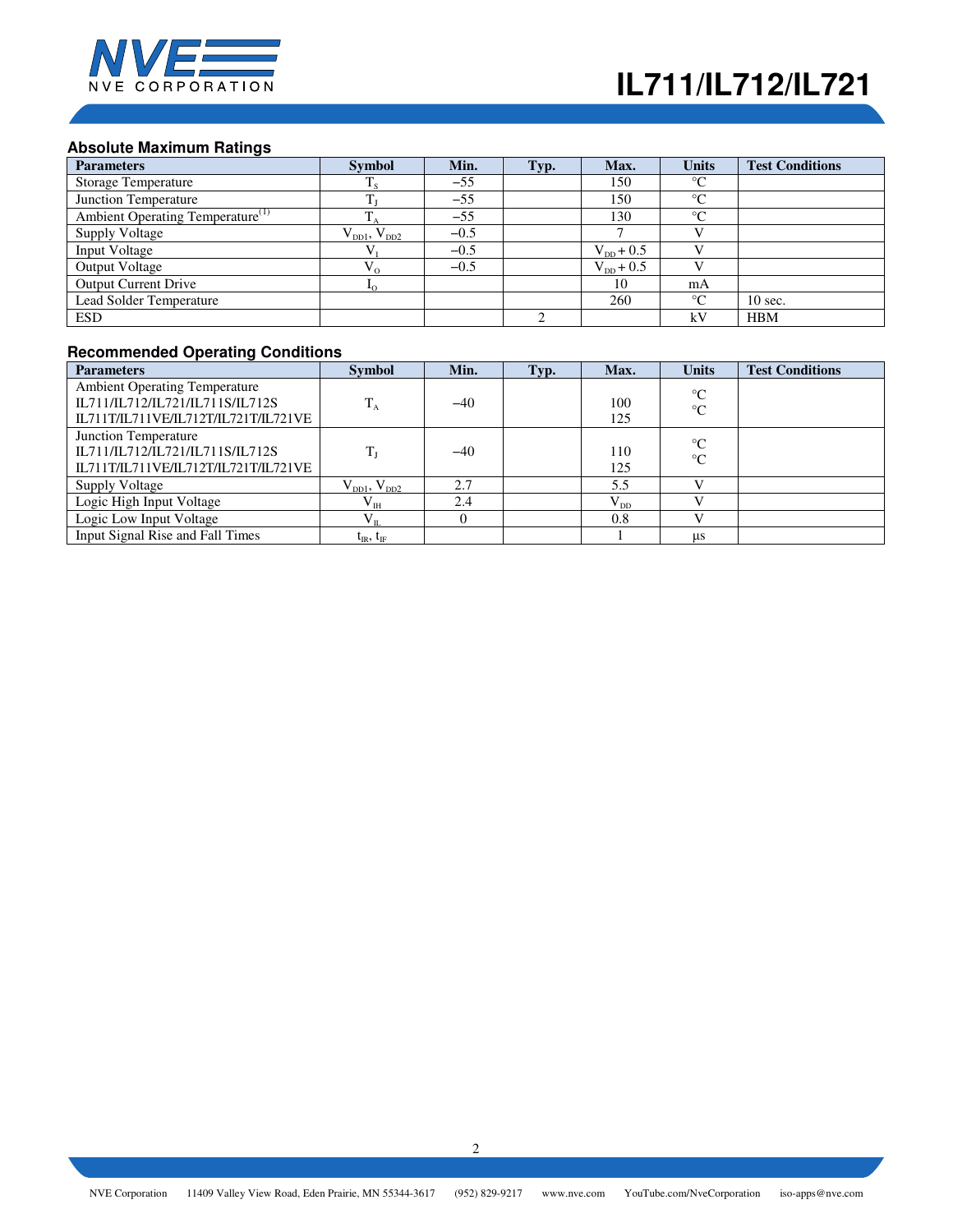



## **Safety and Approvals**

*VDE V 0884-10* (VDE V 0884-11 pending)

- VE versions (0.3" SOIC Reinforced Isolation; VDE File Number 5016933-4880-0002)
	- Working Voltage ( $V_{IORM}$ ) 1000  $V_{RMS}$  (1415  $V_{PK}$ ); reinforced insulation; pollution degree 2
	- Isolation voltage ( $V_{ISO}$ ) 6000  $V_{RMS}$
	- Surge immunity ( $V_{\text{IOSM}}$ ) 12.8 kV<sub>PK</sub>
	- Surge rating 8 kV
	- Transient overvoltage ( $V_{IOTM}$ ) 6000  $V_{PK}$
	- Each part tested at 2387  $V_{PK}$  for 1 second, 5 pC partial discharge limit
	- Samples tested at 6000 V<sub>PK</sub> for 60 sec.; then 2122 V<sub>PK</sub> for 10 sec. with 5 pC partial discharge limit

Standard versions (Basic Isolation; VDE File Number 5016933-4880-0001)

- Working Voltage ( $V_{IORM}$ ) 600  $V_{RMS}$  (848  $V_{PK}$ ); basic insulation; pollution degree 2
- Isolation voltage ( $V_{\text{ISO}}$ ) 2500  $V_{\text{RMS}}$
- Transient overvoltage ( $V_{IOTM}$ ) 4000  $V_{PK}$
- Surge rating 4000 V
- Each part tested at 1590  $V_{PK}$  for 1 second, 5 pC partial discharge limit
- Samples tested at 4000 V<sub>PK</sub> for 60 sec.; then 1358 V<sub>PK</sub> for 10 sec. with 5 pC partial discharge limit

| <b>Safety-Limiting Values</b>                    | <b>Symbol</b> | <b>Value</b> | Units |
|--------------------------------------------------|---------------|--------------|-------|
| Safety rating ambient temperature                |               | 180          | ഀ     |
| Safety rating power $(180^{\circ}C)$             | $P_{S}$       | 270          | mW    |
| Supply current safety rating (total of supplies) |               | 54           | mA    |

#### *IEC 61010-1* (Edition 2; TUV Certificate Numbers N1502812; N1502812-101) Reinforced Insulation; Pollution Degree II; Material Group III

| Part No.<br><b>Suffix</b> | Package                            | Working<br><b>Voltage</b> |
|---------------------------|------------------------------------|---------------------------|
| -1                        | MSOP (standard)                    | $150\,\mathrm{V_{RMS}}$   |
| V-1                       | MSOP (high isolation voltage)      | $300 V_{RMS}$             |
| $-2$                      | <b>PDIP</b>                        | $300 V_{RMS}$             |
| $-3$                      | <b>SOIC</b>                        | 150 V <sub>RMS</sub>      |
| None                      | 0.3" SOIC (standard)               | $300 V_{RMS}$             |
| VE                        | 0.3" SOIC (high isolation voltage) | 1000 V <sub>RMS</sub>     |

*UL 1577* (Component Recognition Program File Number E207481)

- 1 kV-rated standard MSOPs tested at 1200 V<sub>RMS</sub> (1768 V<sub>PK</sub>) for 1 second; each lot sample tested at 1200 V<sub>RMS</sub> (1768 V<sub>PK</sub>) for 1 minute
- 2.5 kV-rated parts tested at 3000 V<sub>RMS</sub> (4240 V<sub>PK</sub>) for 1 second; each lot sample tested at 2500 V<sub>RMS</sub> (3530 V<sub>PK</sub>) for 1 minute
- 6 kV-rated VE-version parts tested at 7.2 kV<sub>RMS</sub> (10.2 kV<sub>PK</sub>) for 1 second; each lot sample tested at 6 kV<sub>RMS</sub> (8485 V<sub>PK</sub>) for 1 minute

*ATEC / IEC 60079-0 / 60079-11* (Intrinsic Safety under Explosive Atmosphere Standards)

- IS-to-IS Certification pending
- 500  $V<sub>RMS</sub>$  rating

## **Soldering Profile**

Per JEDEC J-STD-020C, MSL 1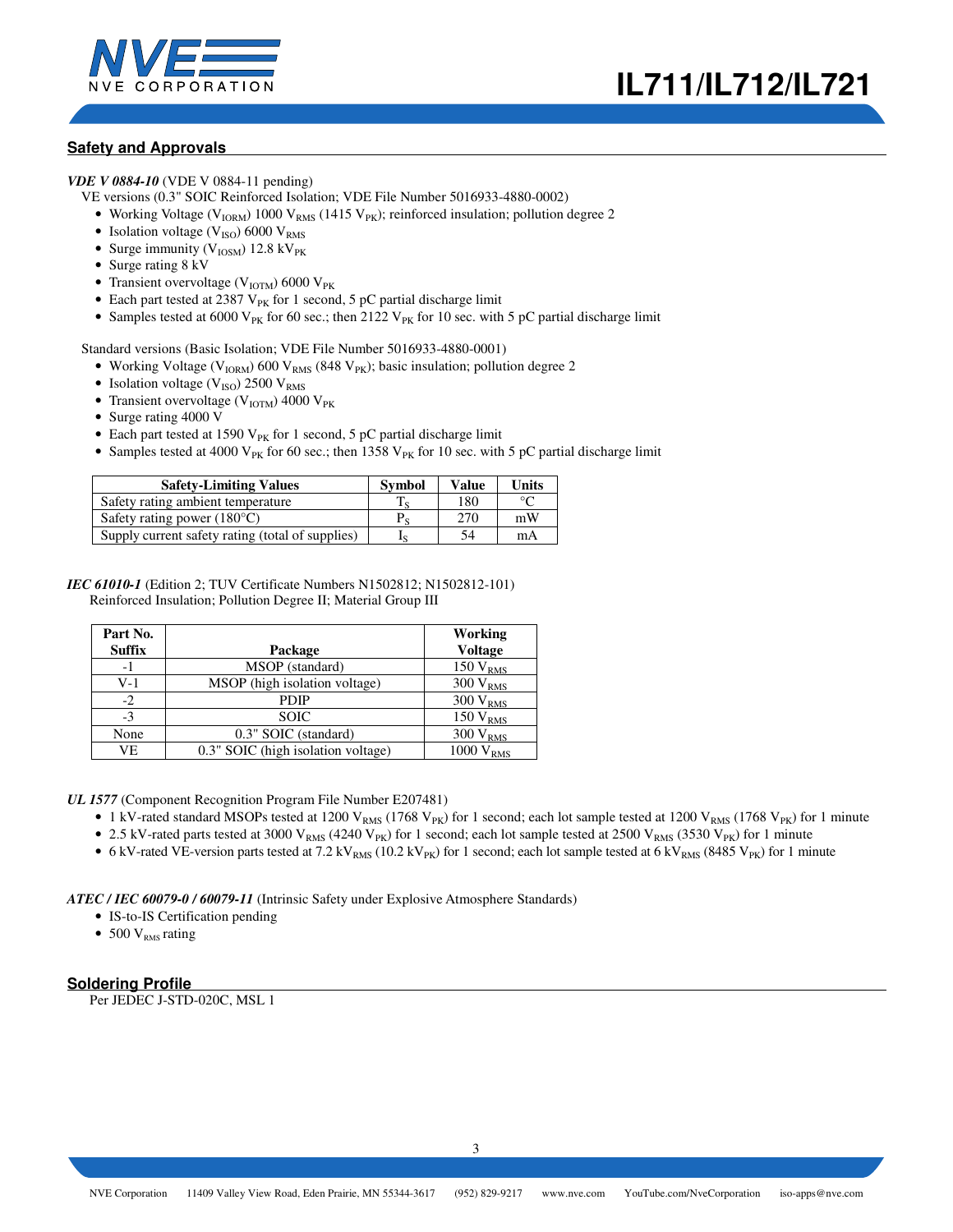

## **IL711-1, -2, and -3 Pin Connections**

|   | ${\rm V}_{\rm DD1}$ | Supply voltage              |
|---|---------------------|-----------------------------|
| 2 | $IN_1$              | Data in, channel 1          |
| 3 | IN <sub>2</sub>     | Data in, channel 2          |
| 4 | GND <sub>1</sub>    | Ground return for $V_{DD1}$ |
| 5 | GND <sub>2</sub>    | Ground return for $V_{DD2}$ |
| 6 | OUT <sub>2</sub>    | Data out, channel 2         |
| 7 | OUT <sub>1</sub>    | Data out, channel 1         |
| 8 | $\rm V_{DD2}$       | Supply voltage              |

## **IL711 Pin Connections**

| 1  |                               | Ground return for $V_{DD1}$                   |  |  |  |  |  |
|----|-------------------------------|-----------------------------------------------|--|--|--|--|--|
| 2  | $GND_1$                       | (pins 1, 2, 7, and 8 internally connected)    |  |  |  |  |  |
| 3  | $V_{DD1}$                     | Supply voltage                                |  |  |  |  |  |
| 4  | $IN_1$                        | Data in, channel 1                            |  |  |  |  |  |
| 5  | IN <sub>2</sub>               | Data in, channel 2                            |  |  |  |  |  |
| 6  | NC                            | No connection                                 |  |  |  |  |  |
| 7  | $GND_1$                       | Ground return for $V_{DD1}$                   |  |  |  |  |  |
| 8  |                               | (pins 1, 2, 7, and 8 internally connected)    |  |  |  |  |  |
|    |                               | Ground return for $V_{DD2}$                   |  |  |  |  |  |
| 9  |                               |                                               |  |  |  |  |  |
| 10 | GND <sub>2</sub>              | (pins 9, 10, 15, and 16 internally connected) |  |  |  |  |  |
| 11 | NC                            | No connection                                 |  |  |  |  |  |
| 12 | OUT <sub>2</sub>              | Data out, channel 2                           |  |  |  |  |  |
| 13 | OUT <sub>1</sub>              | Data out, channel 1                           |  |  |  |  |  |
| 14 |                               | Supply voltage                                |  |  |  |  |  |
| 15 | $V_{DD2}$<br>GND <sub>2</sub> | Ground return for $V_{DD2}$                   |  |  |  |  |  |

## **IL712-1, -2, and -3 Pin Connections**

|   | $\rm V_{DD1}$    | Supply voltage              |
|---|------------------|-----------------------------|
| 2 | $IN_1$           | Data in, channel 1          |
| 3 | OUT <sub>2</sub> | Data out, channel 2         |
| 4 | $GND_1$          | Ground return for $V_{DD1}$ |
| 5 | GND <sub>2</sub> | Ground return for $V_{DD2}$ |
| 6 | $IN_{2}$         | Data in, channel 2          |
| 7 | OUT <sub>1</sub> | Data out, channel 1         |
| 8 | $V_{DD2}$        | Supply voltage              |

## **IL721-3 Pin Connections**

|                | $\rm V_{DD1}$    | Supply voltage              |
|----------------|------------------|-----------------------------|
| 2              | OUT <sub>1</sub> | Data out, channel 1         |
| 3              | $IN_{2}$         | Data in, channel 2          |
| $\overline{4}$ | GND <sub>1</sub> | Ground return for $V_{DD1}$ |
| 5              | GND <sub>2</sub> | Ground return for $V_{DD2}$ |
| 6              | OUT <sub>2</sub> | Data out, channel 2         |
| 7              | $IN_1$           | Data in, channel 1          |
| 8              | $V_{DD2}$        | Supply voltage              |







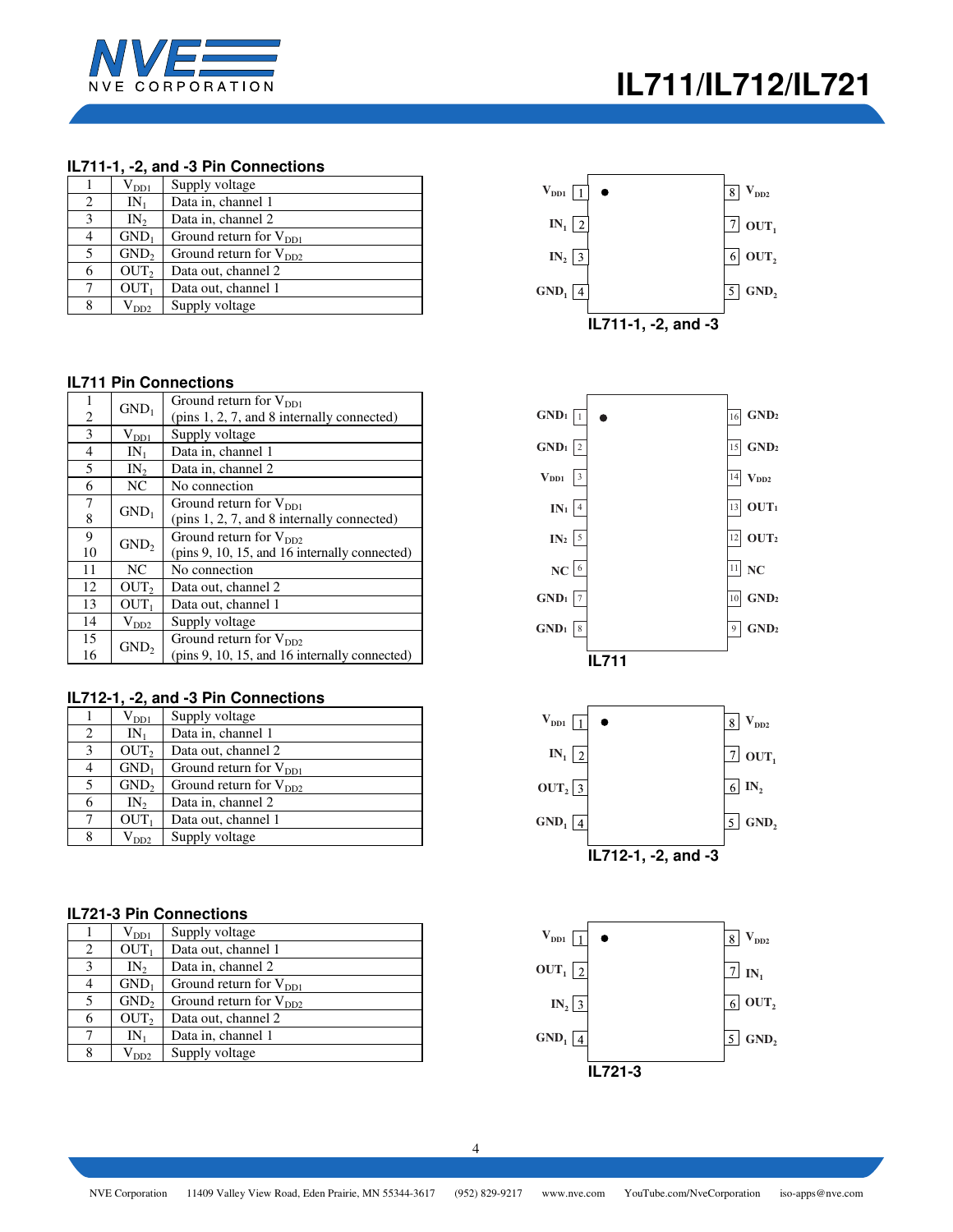

# **IL721 Pin Connections**

| 1  |                  | Ground return for $V_{DD1}$                   |  |  |  |  |  |  |
|----|------------------|-----------------------------------------------|--|--|--|--|--|--|
| 2  | $GND_1$          | (pins 1, 2, 7, and 8 internally connected)    |  |  |  |  |  |  |
| 3  | $V_{DD1}$        | Supply voltage                                |  |  |  |  |  |  |
| 4  | OUT <sub>1</sub> | Data out, channel 1                           |  |  |  |  |  |  |
| 5  | $IN_2$           | Data in, channel 2                            |  |  |  |  |  |  |
| 6  | NC               | No connection                                 |  |  |  |  |  |  |
| 7  | GND <sub>1</sub> | Ground return for $V_{DD1}$                   |  |  |  |  |  |  |
| 8  |                  | (pins 1, 2, 7, and 8 internally connected)    |  |  |  |  |  |  |
| 9  |                  | Ground return for $V_{DD2}$                   |  |  |  |  |  |  |
| 10 | GND <sub>2</sub> | (pins 9, 10, 15, and 16 internally connected) |  |  |  |  |  |  |
| 11 | NC.              | No connection                                 |  |  |  |  |  |  |
| 12 | OUT <sub>2</sub> | Data out, channel 2                           |  |  |  |  |  |  |
| 13 | $IN_1$           | Data in, channel 1                            |  |  |  |  |  |  |
| 14 | $V_{DD2}$        | Supply voltage                                |  |  |  |  |  |  |
| 15 |                  | Ground return for $V_{DD2}$                   |  |  |  |  |  |  |
| 16 | GND <sub>2</sub> | (pins 9, 10, 15, and 16 internally connected) |  |  |  |  |  |  |

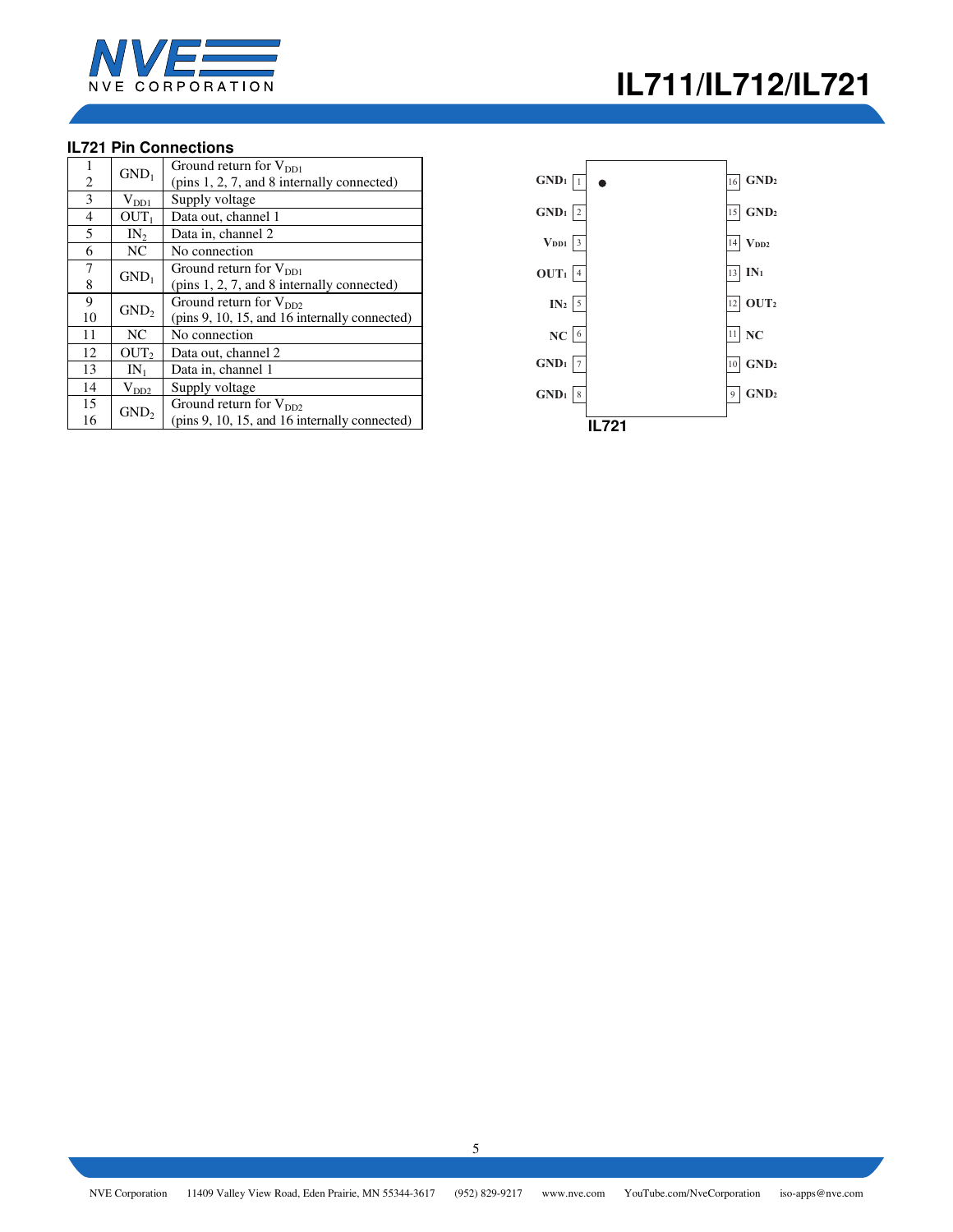

| <b>3.3 Volt Electrical Specifications</b> ( $T_{min}$ to $T_{max}$ unless otherwise stated) |               |                     |                        |      |              |                                                    |  |  |
|---------------------------------------------------------------------------------------------|---------------|---------------------|------------------------|------|--------------|----------------------------------------------------|--|--|
| <b>Parameters</b>                                                                           | <b>Symbol</b> | Min.                | Typ.                   | Max. | <b>Units</b> | <b>Test Conditions</b>                             |  |  |
| <b>Input Quiescent Supply Current</b>                                                       |               |                     |                        |      |              |                                                    |  |  |
| II.711                                                                                      |               |                     | 8                      | 10   | μA           |                                                    |  |  |
| IL712/IL721                                                                                 | $I_{DD1}$     |                     | 1.2                    | 1.75 | mA           |                                                    |  |  |
| <b>Output Quiescent Supply Current</b>                                                      |               |                     |                        |      |              |                                                    |  |  |
| II.711                                                                                      |               |                     | 2.4                    | 3.5  | mA           |                                                    |  |  |
| IL712/IL721                                                                                 | $I_{DD2}$     |                     | 1.2                    | 1.75 | mA           |                                                    |  |  |
| Logic Input Current                                                                         |               | $-10$               |                        | 10   | μA           |                                                    |  |  |
| Logic High Output Voltage                                                                   | $V_{OH}$      | $V_{DD}$ – 0.1      | $\rm V_{DD}$           |      | $\mathbf{V}$ | $I_{\rm O} = -20 \mu A$ , $V_{\rm I} = V_{\rm IH}$ |  |  |
|                                                                                             |               | $0.8 \times V_{DD}$ | $0.9 \text{ x V}_{DD}$ |      |              | $I_{O} = -4$ mA, $V_{I} = V_{IH}$                  |  |  |
| Logic Low Output Voltage                                                                    | $V_{OL}$      |                     | $\Omega$               | 0.1  | $\mathbf{V}$ | $I_{O} = 20 \mu A$ , $V_{I} = V_{II}$              |  |  |
|                                                                                             |               |                     | 0.5                    | 0.8  |              | $I_{\Omega} = 4$ mA, $V_{I} = V_{II}$              |  |  |

| Switching Specifications ( $V_{DD}$ = 3.3 V)    |                     |     |                |     |               |                   |  |
|-------------------------------------------------|---------------------|-----|----------------|-----|---------------|-------------------|--|
| Maximum Data Rate                               |                     |     |                |     |               |                   |  |
| IL711/IL712/IL721                               |                     | 100 | 110            |     | <b>Mbps</b>   | $C_L = 15$ pF     |  |
| IL711S/IL712S                                   |                     | 130 | 140            |     | <b>Mbps</b>   | $C_L = 15$ pF     |  |
| IL711T/IL712T/IL721T                            |                     | 100 | 110            |     | <b>Mbps</b>   | $C_L = 15$ pF     |  |
| Pulse Width <sup>(7)</sup>                      | PW                  | 10  | 7.5            |     | ns.           | 50% Points, $V_0$ |  |
| Propagation Delay Input to Output               | $t_{\rm PHL}$       |     | 12             | 18  | <sub>ns</sub> | $C_L = 15$ pF     |  |
| (High to Low)                                   |                     |     |                |     |               |                   |  |
| Propagation Delay Input to Output               | $t_{\rm PLH}$       |     | 12             | 18  | ns            | $C_L = 15$ pF     |  |
| (Low to High)                                   |                     |     |                |     |               |                   |  |
| Pulse Width Distortion <sup>(2)</sup>           |                     |     |                |     |               |                   |  |
| IL711/IL712/IL721                               |                     |     | 2              | 3   | ns            | $C_L = 15$ pF     |  |
| IL711S/IL712S                                   | <b>PWD</b>          |     | $\overline{2}$ | 3   | ns            | $C_L = 15$ pF     |  |
| IL711T/IL712T/IL721T                            |                     |     |                | 3   | ns            | $C_L = 15$ pF     |  |
| Propagation Delay difference                    |                     |     | $\overline{4}$ | 6   | ns.           | $C_L = 15$ pF     |  |
| between any two parts $^{(3)}$                  | $t_{PSK}$           |     |                |     |               |                   |  |
| Output Rise Time (10%-90%)                      | $t_{R}$             |     | $\overline{2}$ | 4   | ns            | $C_L = 15$ pF     |  |
| Output Fall Time (10%-90%)                      | $t_{\rm F}$         |     | $\overline{2}$ | 4   | ns.           | $C_{L} = 15$ pF   |  |
| Common Mode Transient Immunity                  |                     |     |                |     |               | Per IEC 60747     |  |
| (Output Logic High or Logic Low) <sup>(4)</sup> | $ CM_H $ , $ CM_L $ | 100 | 150            |     | $kV/\mu s$    |                   |  |
| Channel-to-Channel Skew                         | $t_{\text{CSK}}$    |     | 2              | 3   | ns            | $C_L = 15$ pF     |  |
| Dynamic Power Consumption <sup>(6)</sup>        |                     |     |                |     |               |                   |  |
| Output side                                     |                     |     | 140            | 240 |               |                   |  |
| Input side                                      |                     |     | 20             | 40  | µA/Mbps/ch    |                   |  |

| <b>Magnetic Field Immunity</b> <sup>(8)</sup> ( $V_{DD2} = 3.3$ V, 2.7 V < $V_{DD1}$ < 5.5 V) |                    |  |      |  |     |                |  |
|-----------------------------------------------------------------------------------------------|--------------------|--|------|--|-----|----------------|--|
| <b>Power Frequency Magnetic Immunity</b>                                                      | $\rm{H}_{\rm{PF}}$ |  | 1500 |  | A/m | 50Hz/60Hz      |  |
| Pulse Magnetic Field Immunity                                                                 | $H_{PM}$           |  | 2000 |  | A/m | $t_n = 8$ us   |  |
| Damped Oscillatory Magnetic Field                                                             | $H_{\rm{OSC}}$     |  | 2000 |  | A/m | $0.1Hz - 1MHz$ |  |
| Cross-axis Immunity Multiplier <sup>(9)</sup>                                                 | $K_{\rm x}$        |  | 2.5  |  |     |                |  |

# **Timing Diagram**



| Legend                                         |                                |  |  |  |  |  |
|------------------------------------------------|--------------------------------|--|--|--|--|--|
| $\rm t_{PLH}$                                  | Propagation Delay, Low to High |  |  |  |  |  |
| $\rm t_{\rm PHL}$                              | Propagation Delay, High to Low |  |  |  |  |  |
| $\rm t_{pw}$                                   | Minimum Pulse Width            |  |  |  |  |  |
| $\mathfrak{t}_{\scriptscriptstyle\mathrm{R}}$  | Rise Time                      |  |  |  |  |  |
| $\mathfrak{t}_{\scriptscriptstyle \mathrm{E}}$ | Fall Time                      |  |  |  |  |  |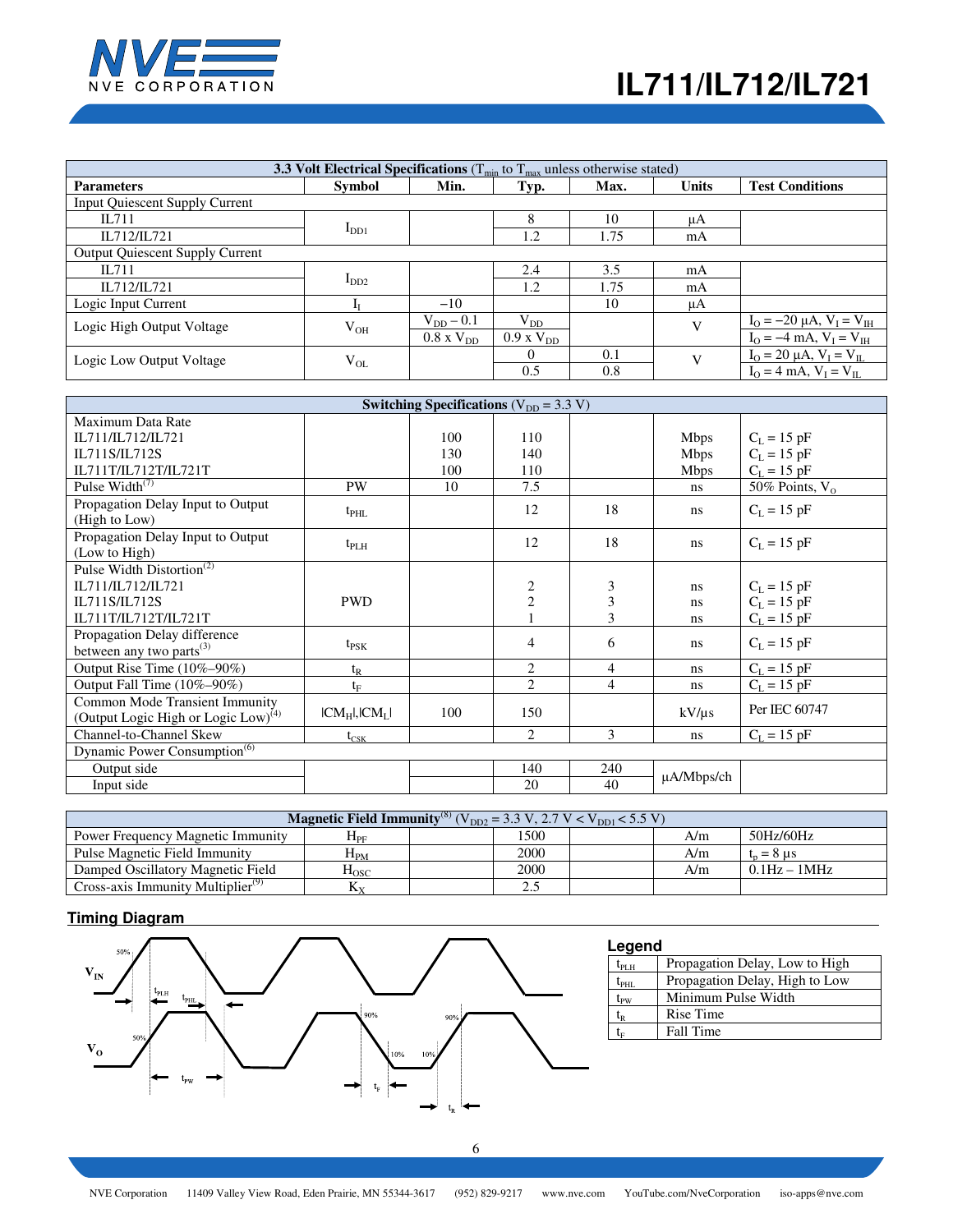

| <b>5 Volt Electrical Specifications</b> ( $T_{min}$ to $T_{max}$ unless otherwise stated)            |           |                     |                        |     |              |                                     |  |
|------------------------------------------------------------------------------------------------------|-----------|---------------------|------------------------|-----|--------------|-------------------------------------|--|
| <b>Test Conditions</b><br>Min.<br><b>Units</b><br><b>Symbol</b><br>Typ.<br>Max.<br><b>Parameters</b> |           |                     |                        |     |              |                                     |  |
| <b>Input Quiescent Supply Current</b>                                                                |           |                     |                        |     |              |                                     |  |
| II.711                                                                                               |           |                     | 10                     | 15  | μA           |                                     |  |
| IL712/IL721                                                                                          | $I_{DD1}$ |                     | 1.8                    | 2.5 | mA           |                                     |  |
| <b>Output Quiescent Supply Current</b>                                                               |           |                     |                        |     |              |                                     |  |
| IL711                                                                                                |           |                     | 3.6                    |     | mA           |                                     |  |
| IL712/IL721                                                                                          | $I_{DD2}$ |                     | 1.8                    | 2.5 | mA           |                                     |  |
| Logic Input Current                                                                                  |           | $-10$               |                        | 10  | μA           |                                     |  |
| Logic High Output Voltage                                                                            | $V_{OH}$  | $V_{DD}$ – 0.1      | $\rm V_{DD}$           |     | V            | $I_{O} = -20 \mu A, V_{I} = V_{IH}$ |  |
|                                                                                                      |           | $0.8 \times V_{DD}$ | $0.9 \text{ x V}_{DD}$ |     |              | $I_{O} = -4$ mA, $V_{I} = V_{IH}$   |  |
| Logic Low Output Voltage                                                                             | $V_{OL}$  |                     | $\Omega$               | 0.1 | $\mathbf{V}$ | $I_0 = 20 \mu A, V_I = V_{IL}$      |  |
|                                                                                                      |           |                     | 0.5                    | 0.8 |              | $I_{O} = 4$ mA, $V_{I} = V_{II}$    |  |

|                                          |                     | Switching Specifications ( $V_{DD} = 5 V$ ) |               |               |                 |                   |
|------------------------------------------|---------------------|---------------------------------------------|---------------|---------------|-----------------|-------------------|
| Maximum Data Rate                        |                     |                                             |               |               |                 |                   |
| IL711/IL712/IL721                        |                     | 100                                         | 110           |               | <b>Mbps</b>     | $C_L = 15$ pF     |
| IL711S/IL712S                            |                     | 130                                         | 150           |               | <b>Mbps</b>     | $C_L = 15$ pF     |
| IL711T/IL712T/IL721T                     |                     | 100                                         | 110           |               | <b>Mbps</b>     | $C_L = 15$ pF     |
| Pulse Width <sup>(7)</sup>               | <b>PW</b>           | 10                                          | 7.5           |               | ns              | 50% Points, $V_0$ |
| Propagation Delay Input to Output        | $t_{\rm PHL}$       |                                             | 10            | 15            | ns              | $C_L = 15$ pF     |
| (High to Low)                            |                     |                                             |               |               |                 |                   |
| Propagation Delay Input to Output        | $t_{\rm PLH}$       |                                             | 10            | 15            | ns              | $C_L = 15$ pF     |
| (Low to High)                            |                     |                                             |               |               |                 |                   |
| Pulse Width Distortion <sup>(2)</sup>    |                     |                                             |               |               |                 |                   |
| IL711/IL712/IL721                        |                     |                                             | $\frac{2}{2}$ | 3             | ns              | $C_L = 15$ pF     |
| IL711S/IL712S                            | <b>PWD</b>          |                                             |               | 3             | ns              | $C_L = 15$ pF     |
| IL711T/IL712T/IL721T                     |                     |                                             | 0.3           | 3             | ns              | $C_L = 15$ pF     |
| Pulse Jitter $(10)$                      | $t_I$               |                                             | 100           |               | ps              | $C_L = 15$ pF     |
| Propagation Delay difference             |                     |                                             | 4             | 6             |                 | $C_{L} = 15$ pF   |
| between any two parts <sup>(3)</sup>     | $t_{PSK}$           |                                             |               |               | ns              |                   |
| Output Rise Time (10%-90%)               | $t_{R}$             |                                             |               | 3             | <sub>ns</sub>   | $C_L = 15$ pF     |
| Output Fall Time (10%-90%)               | $t_{\rm F}$         |                                             |               | $\mathcal{E}$ | <sub>ns</sub>   | $C_{L} = 15$ pF   |
| Common Mode Transient Immunity           |                     |                                             |               |               |                 | Per IEC 60747     |
| (Output Logic High or Logic Low) $(4)$   | $ CM_H $ , $ CM_L $ | 100                                         | 150           |               | $kV/\mu s$      |                   |
| <b>Channel to Channel Skew</b>           | $t_{\rm CSK}$       |                                             | 2             | 3             | <sub>ns</sub>   | $C_{L} = 15$ pF   |
| Dynamic Power Consumption <sup>(6)</sup> |                     |                                             |               |               |                 |                   |
| Output side                              |                     |                                             | 200           | 340           | $\mu$ A/Mbps/ch |                   |
| Input side                               |                     |                                             | 30            | 50            |                 |                   |

| <b>Magnetic Field Immunity</b> <sup>(8)</sup> $(V_{DD2} = 5 V, 2.7 V < V_{DD1} < 5.5 V)$ |                    |  |              |  |     |                |
|------------------------------------------------------------------------------------------|--------------------|--|--------------|--|-----|----------------|
| Power Frequency Magnetic Immunity                                                        | ${\rm H}_{\rm PF}$ |  | 3500         |  | A/m | 50Hz/60Hz      |
| Pulse Magnetic Field Immunity                                                            | $\rm H_{PM}$       |  | 4500         |  | A/m | $t_n = 8$ us   |
| Damped Oscillatory Magnetic Field                                                        | $_{\mathrm{Hosc}}$ |  | 4500         |  | A/m | $0.1Hz - 1MHz$ |
| Cross-axis Immunity Multiplier $(9)$                                                     | Λv                 |  | າ ເ<br>ل و ک |  |     |                |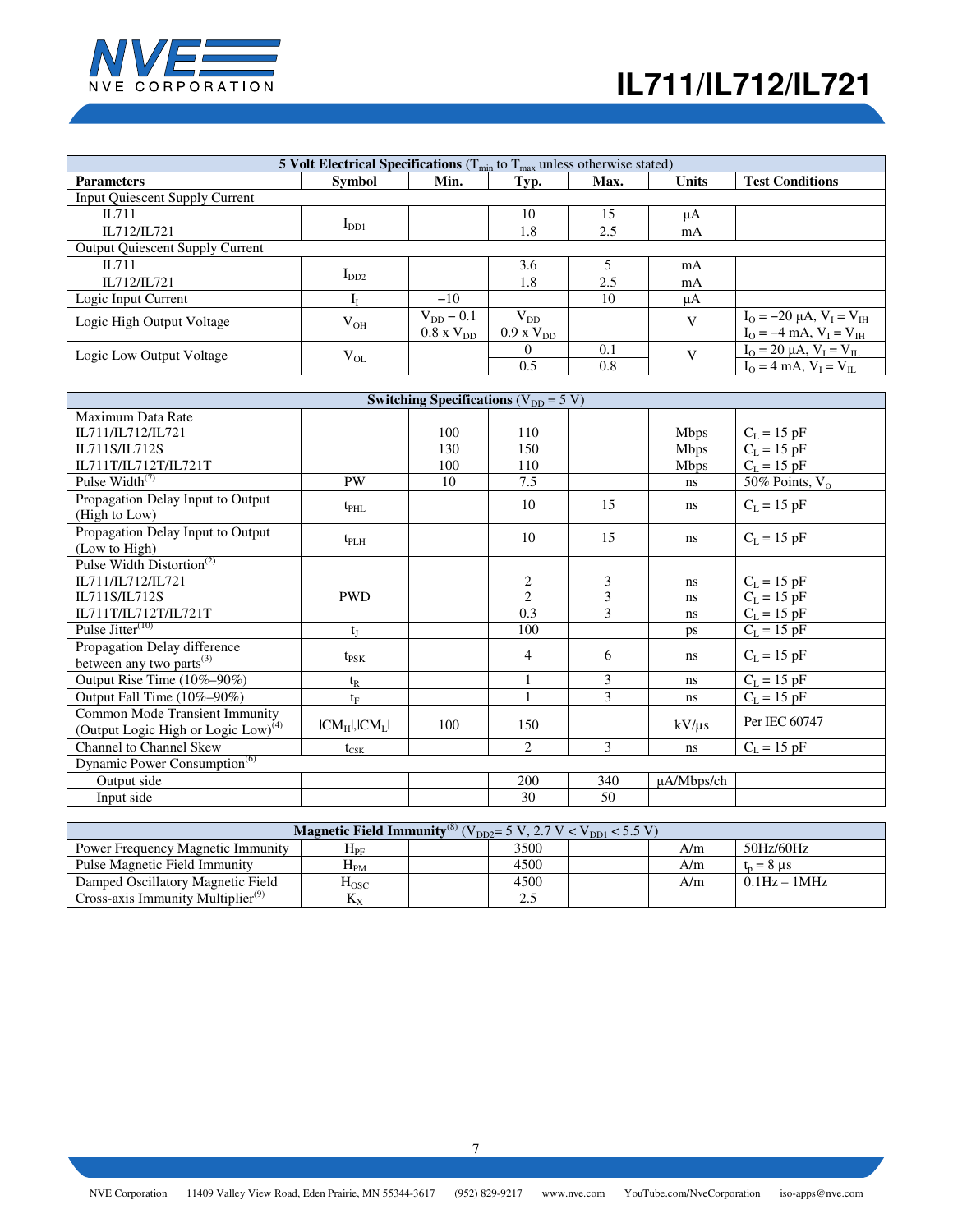

| <b>Insulation Specifications</b>                                           |          |               |              |            |      |                              |                                                                                  |
|----------------------------------------------------------------------------|----------|---------------|--------------|------------|------|------------------------------|----------------------------------------------------------------------------------|
| <b>Parameter</b>                                                           |          | <b>Symbol</b> | Min.         | Typ.       | Max. | <b>Units</b>                 | <b>Test Conditions</b>                                                           |
| Creepage Distance (external)                                               |          |               |              |            |      |                              |                                                                                  |
| MSOP8                                                                      |          |               | 3.01         |            |      | mm                           |                                                                                  |
| SOIC <sub>8</sub>                                                          |          |               | 4.03         |            |      | mm                           |                                                                                  |
| PDIP <sub>8</sub>                                                          |          |               | 6.8          |            |      | mm                           |                                                                                  |
| True $8^{TM}$ 0.3" SOIC16                                                  |          |               | 8.03         | 8.3        |      | mm                           | Per IEC 60601                                                                    |
| Total Barrier Thickness (internal)                                         |          |               | 0.012        | 0.016      |      | mm                           |                                                                                  |
| Leakage Current <sup>(5)</sup>                                             |          |               |              | 0.2        |      | μA                           | 240 $V_{RMS}$ , 60 Hz                                                            |
| Barrier Resistance <sup>(5)</sup>                                          |          | $R_{IO}$      |              | $>10^{14}$ |      | Ω                            | 500 V                                                                            |
| Barrier Capacitance <sup>(5)</sup>                                         |          | $C_{IO}$      |              | 2          |      | pF                           | $f = 1$ MHz                                                                      |
| Comparative Tracking Index                                                 |          | <b>CTI</b>    | $\geq 600$   |            |      | V <sub>RMS</sub>             | Per IEC 60112                                                                    |
| High Voltage Endurance<br>(Maximum Barrier Voltage<br>for Indefinite Life) | AC<br>DC | $V_{I0}$      | 1000<br>1500 |            |      | V <sub>RMS</sub><br>$V_{DC}$ | At maximum<br>operating temperature                                              |
| Surge Immunity ("VE" Versions)                                             |          | $V_{IOSM}$    | 12.8         |            |      | $kV_{PK}$                    | Per IEC 61000-4-5                                                                |
| Barrier Life                                                               |          |               |              | 44000      |      | Years                        | 100 $\rm{^{\circ}C}$ , 1000 $\rm{V}_{\rm{RMS}}$ ,<br>60% CL activation<br>energy |

| <b>Thermal Characteristics</b>                   |                                                              |                      |      |                         |                           |                    |                        |
|--------------------------------------------------|--------------------------------------------------------------|----------------------|------|-------------------------|---------------------------|--------------------|------------------------|
| <b>Parameter</b>                                 |                                                              | <b>Symbol</b>        | Min. | Typ.                    | Max.                      | <b>Units</b>       | <b>Test Conditions</b> |
| Junction–Ambient<br><b>Thermal Resistance</b>    | MSOP8<br>$0.15"$ SOIC8<br>$0.3"$ SOIC16<br>PDIP8             | $\theta_{\rm JA}$    |      | 184<br>134<br>67<br>114 |                           |                    | Double-sided PCB in    |
| Junction–Case (Top)<br><b>Thermal Resistance</b> | MSOP8<br>$0.15"$ SOIC8<br>$0.3"$ SOIC16<br>PDIP <sub>8</sub> | $\Theta_{\text{JC}}$ |      | 15<br>10<br>12<br>36    |                           | $\rm ^{\circ}$ C/W | free air               |
| Junction–Ambient<br><b>Thermal Resistance</b>    | $0.3"$ SOIC                                                  | $\Theta_{JA}$        |      | 46                      |                           |                    | $2s2p$ PCB in free air |
| Junction–Case (Top)<br><b>Thermal Resistance</b> |                                                              | $\Theta_{\rm JC}$    |      | 9                       |                           |                    | per JESD51             |
| Power Dissipation                                | MSOP8<br>$0.15"$ SOIC8<br>$0.3"$ SOIC16<br>PDIP <sub>8</sub> | $P_D$                |      |                         | 500<br>675<br>1500<br>800 | mW                 |                        |

#### **Notes** (apply to both 3.3 V and 5 V specifications):

- 1. Absolute maximum ambient operating temperature means the device will not be damaged if operated under these conditions. It does not guarantee performance.
- 2. PWD is defined as  $|t_{PHL} t_{PLH}|$ . %PWD is equal to PWD divided by pulse width.
- 3. t<sub>PSK</sub> is the magnitude of the worst-case difference in t<sub>PHL</sub> and/or t<sub>PLH</sub> between devices at 25°C.
- 4. CM<sub>H</sub> and CM<sub>L</sub> are the maximum common mode voltage slew rates that can be applied with the outputs remaining stable and within V<sub>OL</sub> and V<sub>OH</sub> specifications.
- 5. Device is considered a two terminal device: pins 1–4 shorted and pins 5–8 shorted.
- 6. Dynamic power consumption is calculated per channel.
- 7. Minimum pulse width is the minimum value at which specified PWD is guaranteed.
- 8. The relevant test and measurement methods are given in the Electromagnetic Compatibility section on p. 9.
- 9. External magnetic field immunity is improved by this factor if the field direction is "end-to-end" rather than to "pin-to-pin" (see diagram on p. 9).
- 10. 64k-bit pseudo-random binary signal (PRBS) NRZ bit pattern with no more than five consecutive 1s or 0s; 800 ps transition time.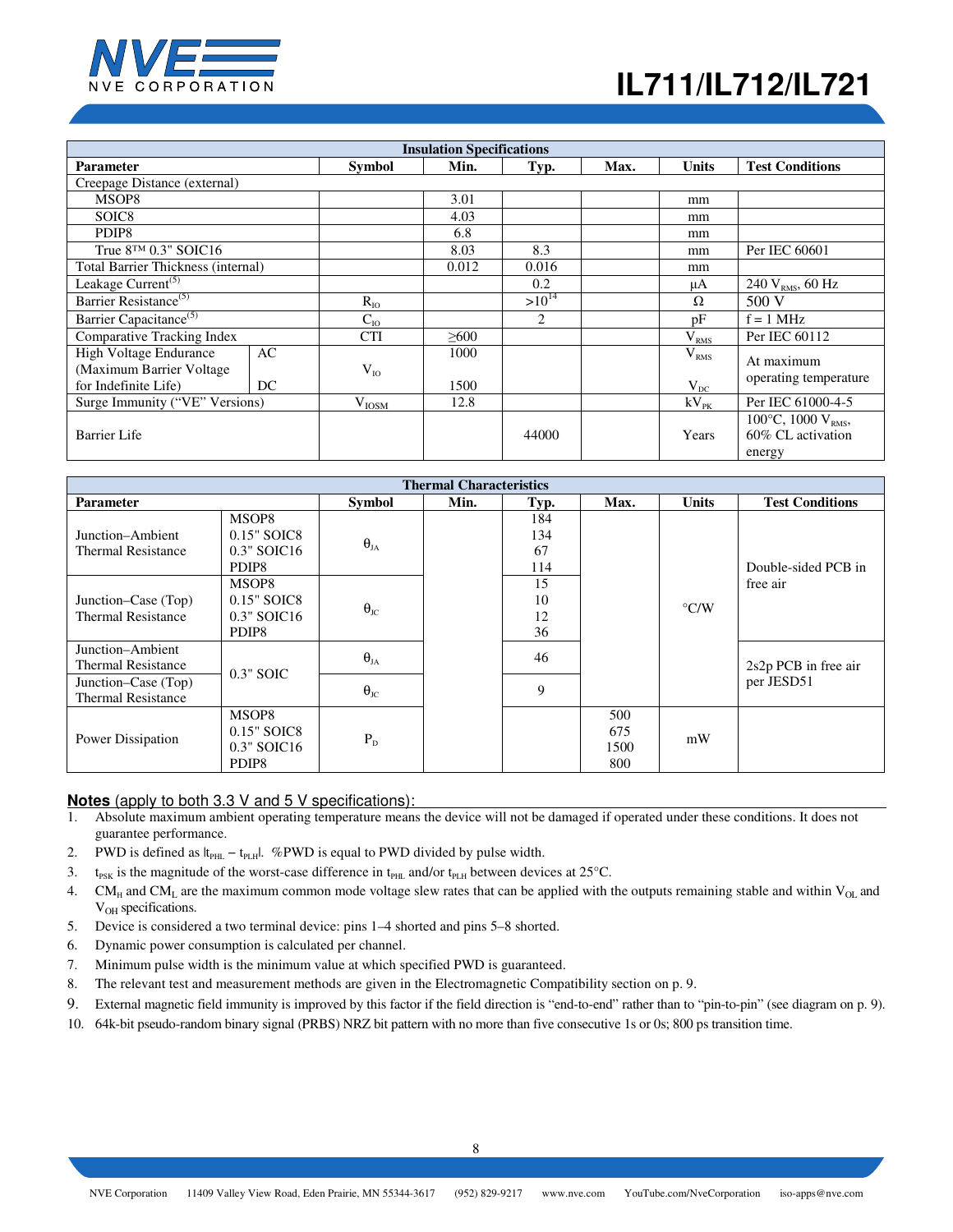



## **Typical Performance Graphs**



**Figure 1. Supply current (per channel) vs. operating speed.** 



**Figure 2. Typical high output voltage vs. load.** 



**Figure 3. Typical low output voltage vs. load**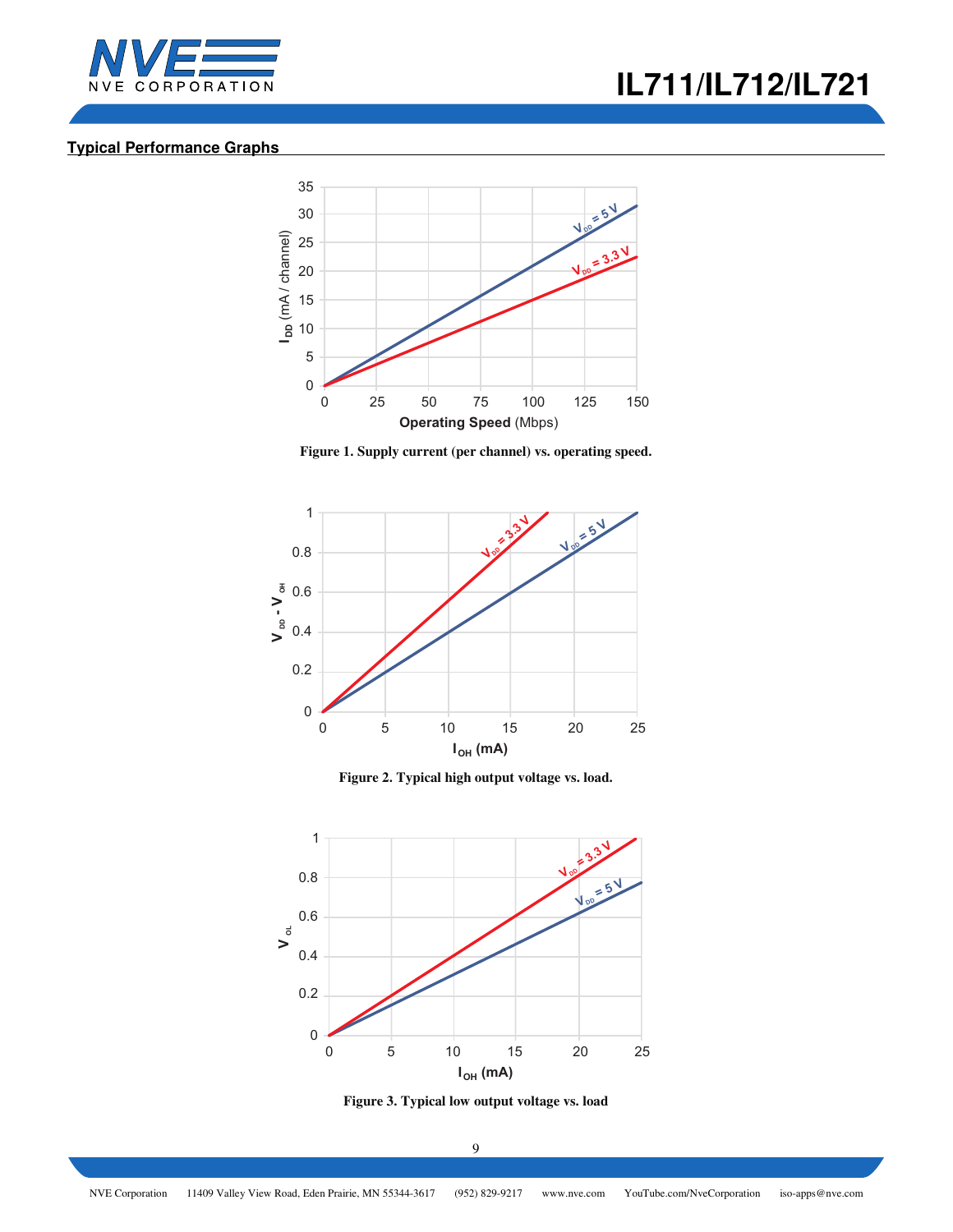

## **Application Information**

### **Isolator Operation**

An equivalent circuit is shown below:



**Figure 4. IL711 / IL712 / IL721 equivalent circuit (each channel).** 

#### *Isolator Signal Path*

The GMR isolator signal path starts with a buffered input signal that is driven through an ultraminiature coil. This generates a small magnetic field that changes the electron spin polarization of GMR resistors, which are configured as a Wheatstone bridge. The change in spin polarization of the resistors creates a bridge voltage which drives an output comparator to construct an isolated version of the input signal.

#### *Small Size, High Speed, and Low EMI*

The coil, GMR, and circuitry are integrated to allow small packages. GMR is inherently high speed and low distortion, and unlike transformers, does not rely on energy transfer, so power is low and EMI emissions are minimal.

#### *High Magnetic Immunity*

GMR provides large signals which improve magnetic immunity, and the Wheatstone bridge configuration cancels ambient common-mode magnetic fields, further enhancing immunity to external magnetic fields.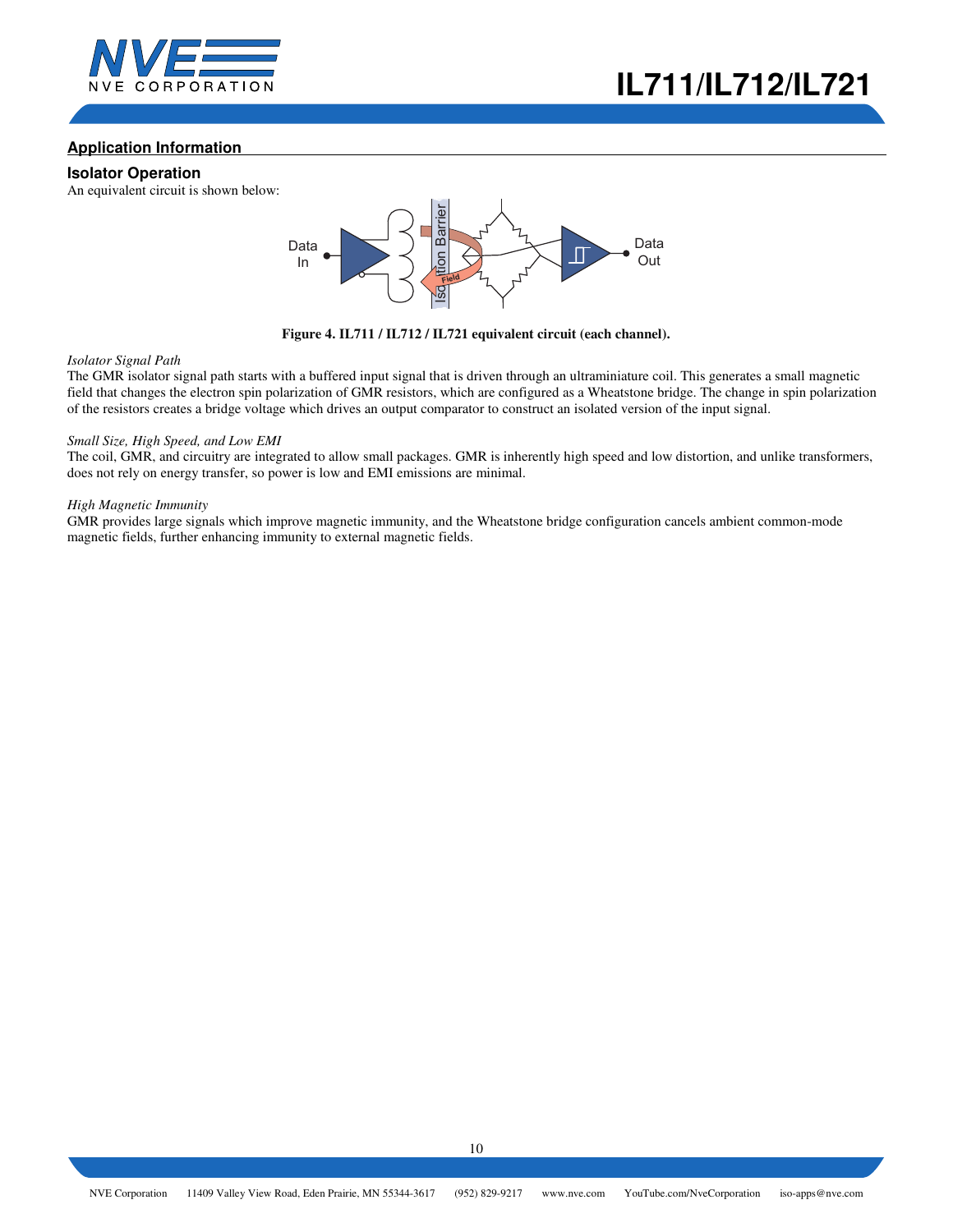

### **Electrostatic Discharge Sensitivity**

This product has been tested for electrostatic sensitivity to the limits stated in the specifications. However, NVE recommends that all integrated circuits be handled with appropriate care to avoid damage. Damage caused by inappropriate handling or storage could range from performance degradation to complete failure.

### **Electromagnetic Compatibility**

IsoLoop Isolators have the lowest EMC footprint of any isolation technology. IsoLoop Isolators' Wheatstone bridge configuration and differential magnetic field signaling ensure excellent EMC performance against all relevant standards.

These isolators are fully compliant with IEC 61000-6-1 and IEC 61000-6-2 standards for immunity, and IEC 61000-6-3, IEC 61000-6-4, CISPR, and FCC Class A standards for emissions.

Immunity to external magnetic fields is even higher if the field direction is "end-to-end" rather than to "pin-to-pin" as shown in the diagram below:

Cross-axis Field Direction



#### **Dynamic Power Consumption**

IsoLoop Isolators achieve their low power consumption from the way they transmit data across the isolation barrier. By detecting the edge transitions of the input logic signal and converting these to narrow current pulses, a magnetic field is created around the GMR Wheatstone bridge. Depending on the direction of the magnetic field, the bridge causes the output comparator to switch following the input logic signal. Since the current pulses are narrow, about 2.5 ns, the power consumption is independent of mark-to-space ratio and solely dependent on frequency. This has obvious advantages over optocouplers, which have power consumption heavily dependent on mark-to-space ratio.

#### **Power Supply Decoupling**

Both power supplies should be decoupled with 0.1 µF typical (0.047  $\mu$ F minimum) capacitors as close as possible to the  $V_{DD}$ pins. Ground planes for both  $GND_1$  and  $GND_2$  are highly recommended for data rates above 10 Mbps.

#### **Maintaining Creepage**

Creepage distances are often critical in isolated circuits. In addition to meeting JEDEC standards, NVE isolator packages have unique creepage specifications. Standard pad libraries often extend under the package, compromising creepage and clearance. Similarly, ground planes, if used, should be spaced to avoid compromising clearance. Package drawings and recommended pad layouts are included in this datasheet.

#### **Signal Status on Start-up and Shut Down**

To minimize power dissipation, input signals are differentiated and then latched on the output side of the isolation barrier to reconstruct the signal. This could result in an ambiguous output state depending on power up, shutdown and power loss sequencing. Unless the circuit connected to the isolator performs its own power- on reset (POR), a start-up initialization circuit should be considered. Initialization consists of toggling the input either high then low, or low then high.

In CAN applications, the IL712 or IL721 should be used with CAN transceivers with Dominant Timeout functions for seamless POR. Most CAN transceivers have Dominant Timeout options. Examples include NXP's TJA 1050 and TJA 1040 transceivers.

### **Data Transmission Rates**

The reliability of a transmission system is directly related to the accuracy and quality of the transmitted digital information. For a digital system, those parameters which determine the limits of the data transmission are pulse width distortion and propagation delay skew.

Propagation delay is the time taken for the signal to travel through the device. This is usually different when sending a low-to-high than when sending a high-to-low signal. This difference, or error, is called pulse width distortion (PWD) and is usually in nanoseconds. It may also be expressed as a percentage:

$$
PWD\% = \frac{\text{Maximum Pulse Width Distortion (ns)}}{\text{Signal Pulse Width (ns)}} \times 100\%
$$

For example, with data rates of 12.5 Mbps:

$$
PWD\% = \frac{3 \text{ ns}}{80 \text{ ns}} \times 100\% = 3.75\%
$$

This figure is almost **three times** better than any available optocoupler with the same temperature range, and **two times** better than any optocoupler regardless of published temperature range. IsoLoop isolators exceed the 10% maximum PWD recommended by PROFIBUS, and will run to nearly 35 Mb within the 10% limit.

Propagation delay skew is the signal propagation difference between two or more channels. This becomes significant in clocked systems because it is undesirable for the clock pulse to arrive before the data has settled. Propagation delay skew is especially critical in high data rate parallel systems for establishing and maintaining accuracy and repeatability. Worst-case channel-to-channel skew in an IL700 Isolator is just 3 ns **ten times** better than any optocoupler. IL700 Isolators have a maximum propagation delay skew of 6 ns— **five times** better than any optocoupler.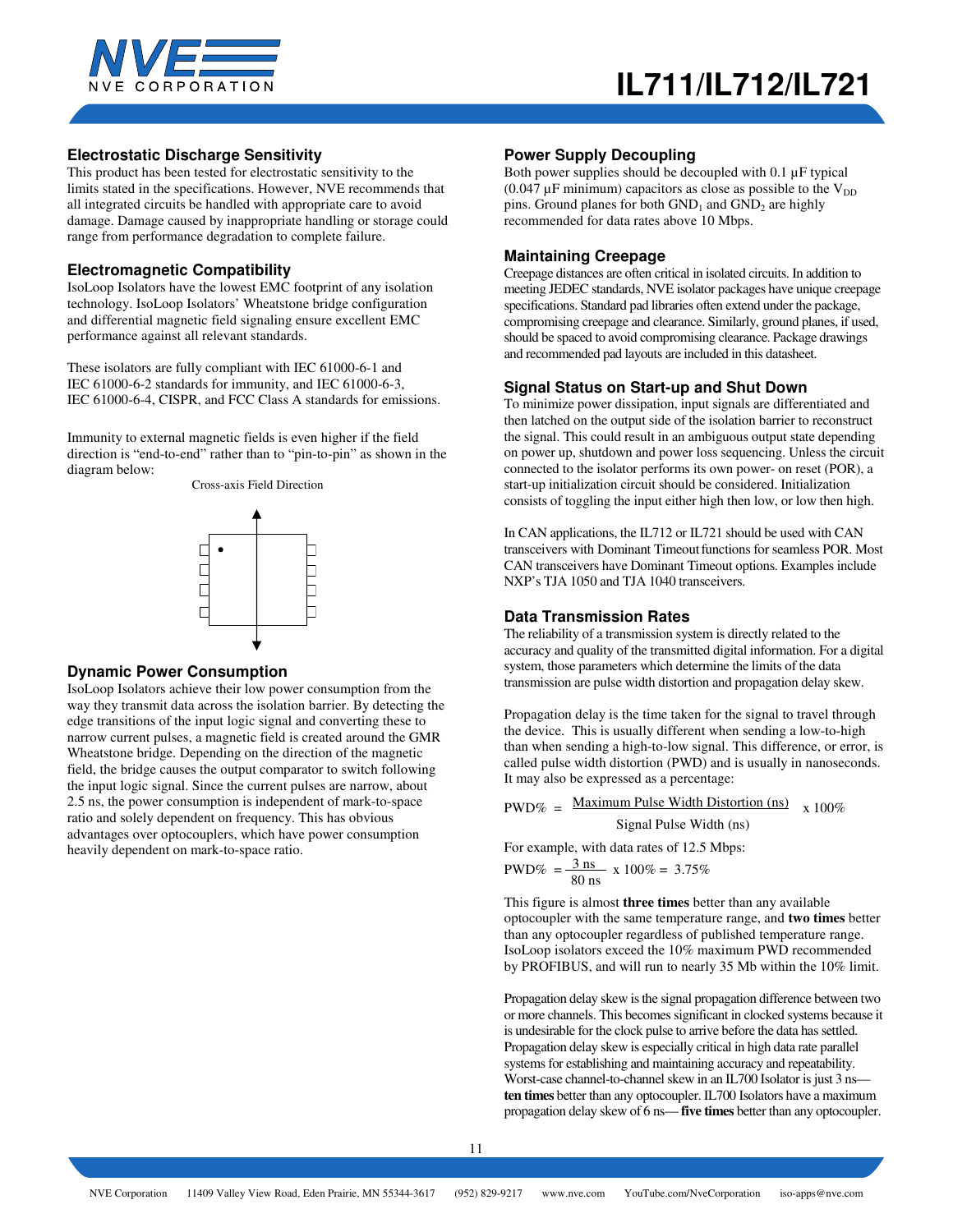

# **Illustrative Applications**

NVE offers a unique line of single-chip isolated RS-485, PROFIBUS, and CAN transceivers, but as illustrated in the circuits below, IL700-Series Isolators can also be used as part of multi-chip designs with non-isolated transceivers:



 **Figure 1. Isolated PROFIBUS / RS-485 circuit.** 



 **Figure 2. Isolated CAN circuit.** 

CAN isolation is increasingly necessary to reduce EMI susceptibility, especially in high- speed applications and in hybrid and electrical vehicle networks, where the 12 V battery has been replaced with one of several hundred volts. Operator and equipment safety becomes critical when a high voltage source, such as the battery, needs to be connected to diagnosis systems during routine maintenance procedures. In the application shown above, the microcontroller is isolated from the CAN transceiver by an IL712 or IL721, allowing higher speed and more reliable bus operation by eliminating ground loops and reducing susceptibility to noise and EMI events. The best-in-class 10 ns typical IL712/IL721 propagation delay minimizes CAN loop delay and maximizes data rate over any given bus length. This simple circuit works with any CAN transceiver with a TxD dominant timeout, which includes all of the current-generation transceivers.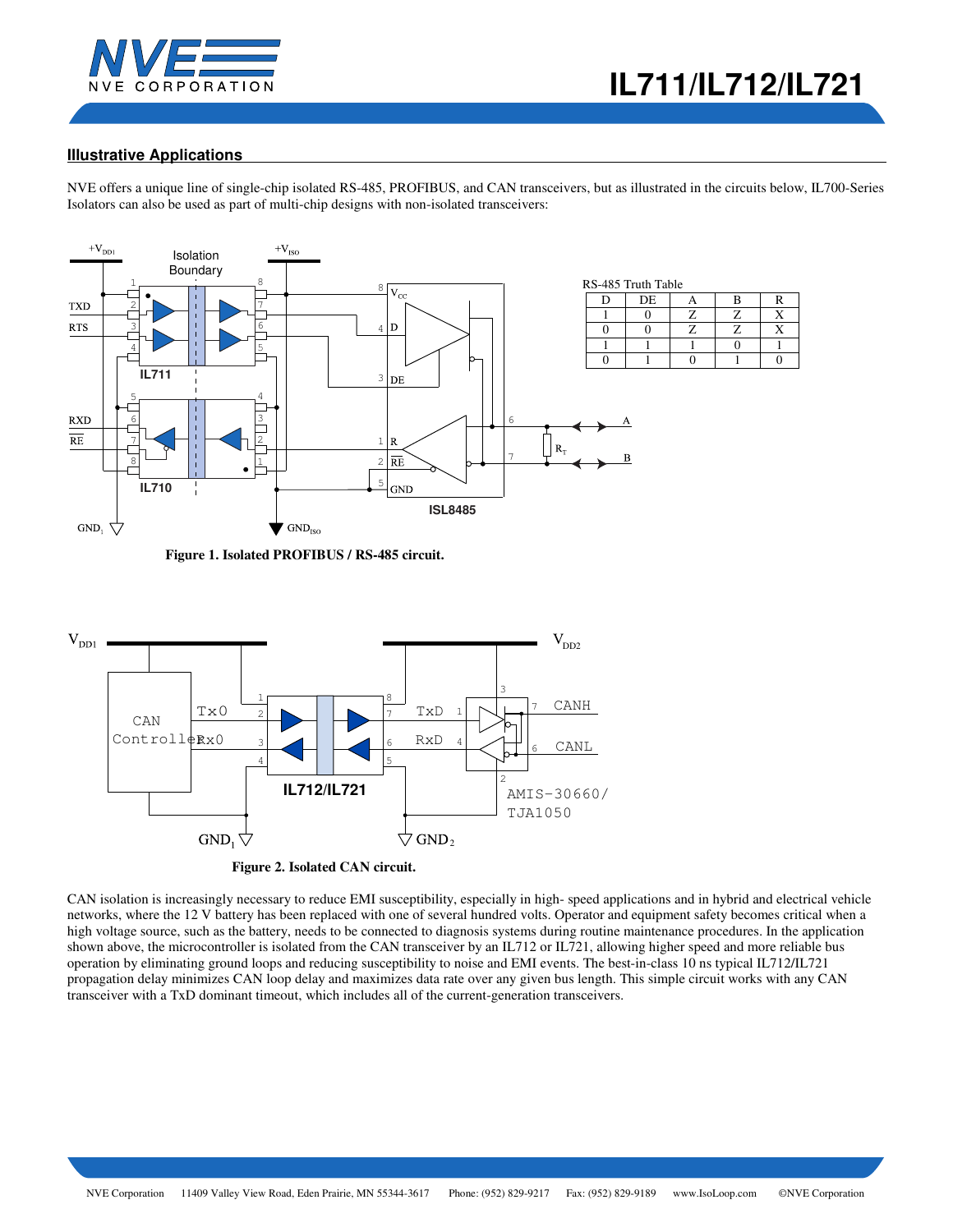



## **Package Drawings**

## **8-pin MSOP** (-1 suffix)

Dimensions in inches (mm); scale = approx. 5X



## **8-pin SOIC Package** (-3 suffix)

Dimensions in inches (mm); scale = approx. 5X



**8-pin PDIP** (-2 suffix)

Dimensions in inches (mm); scale = approx. 2.5X

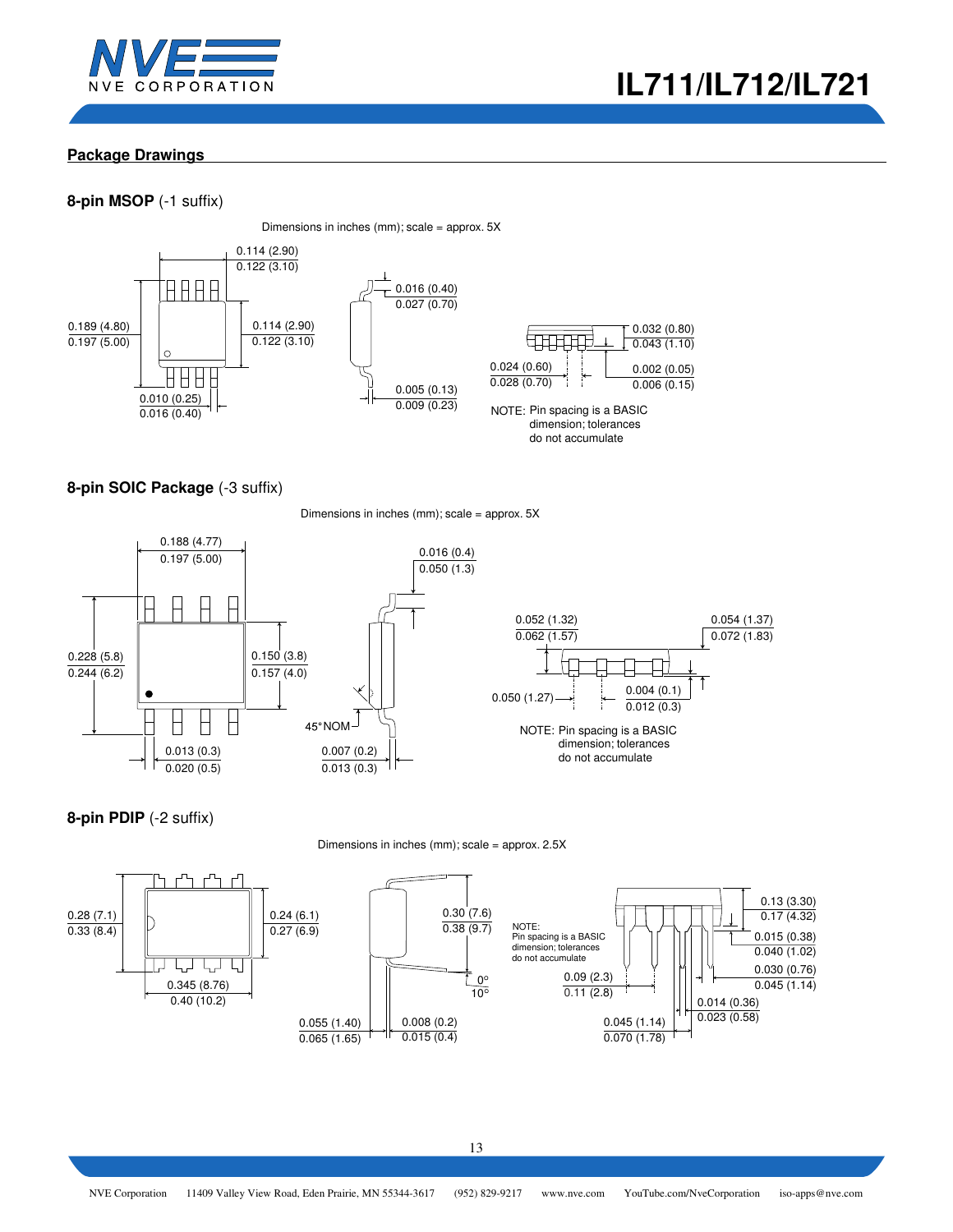

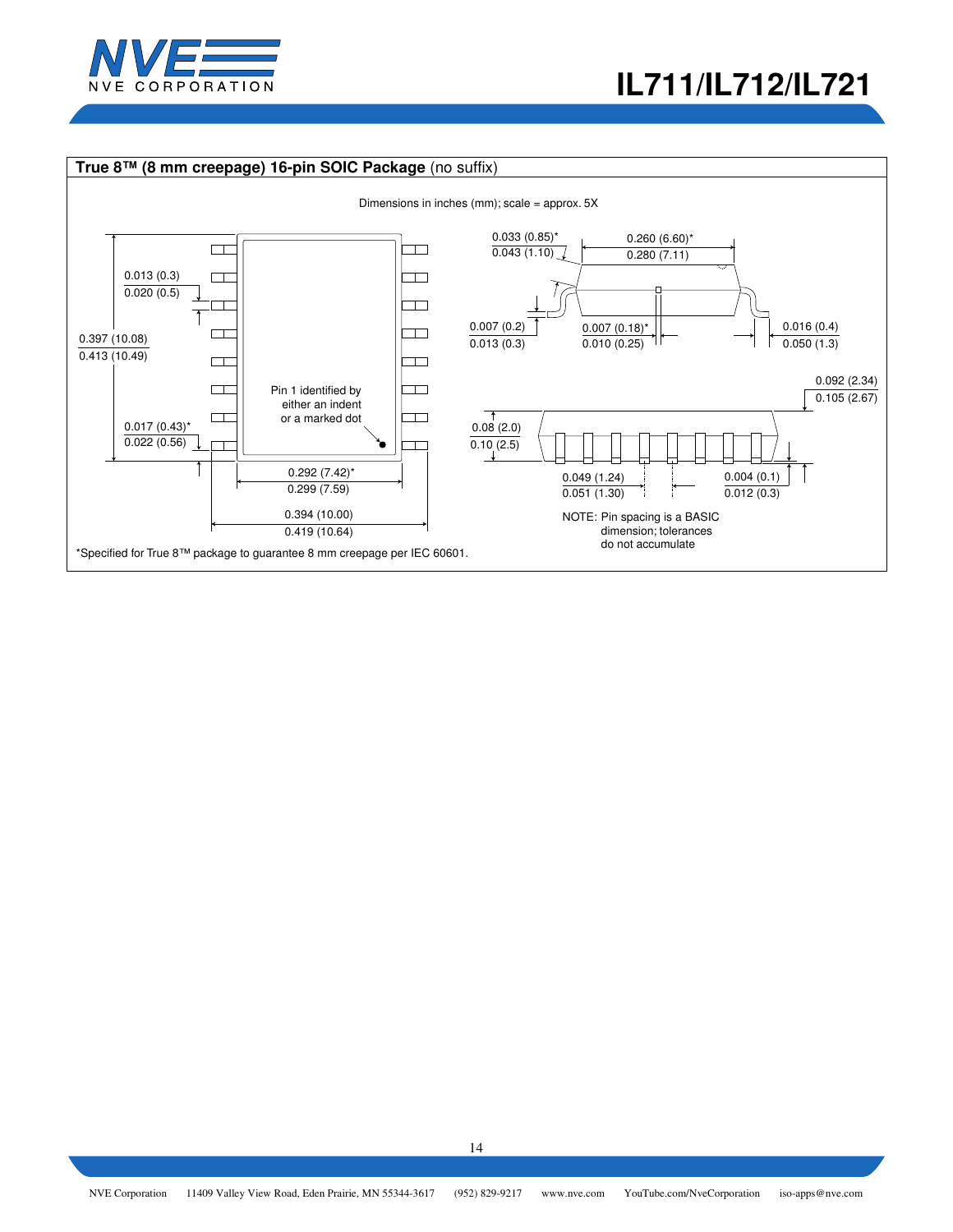

## **Recommended Pad Layouts**





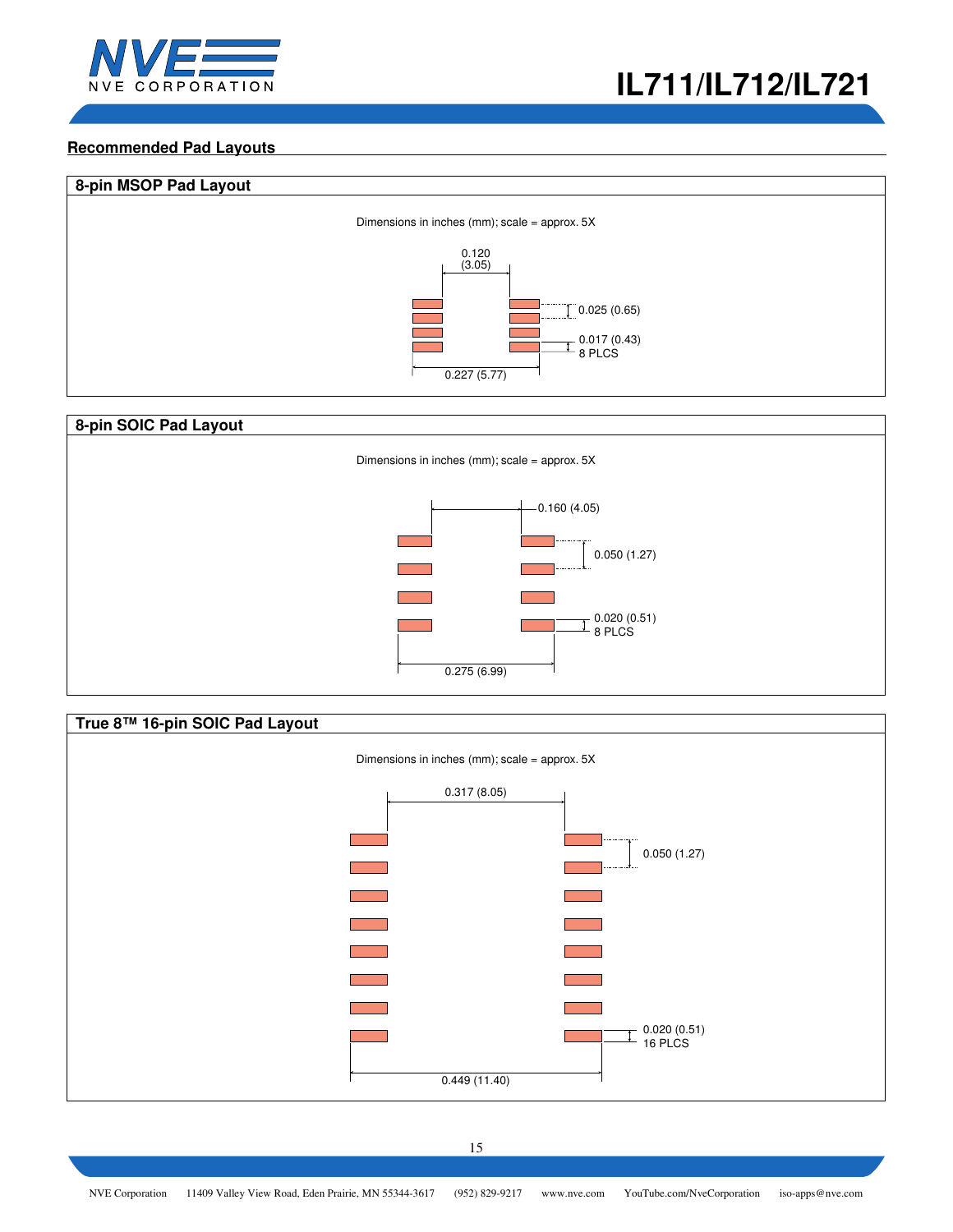

### **Ordering Information**

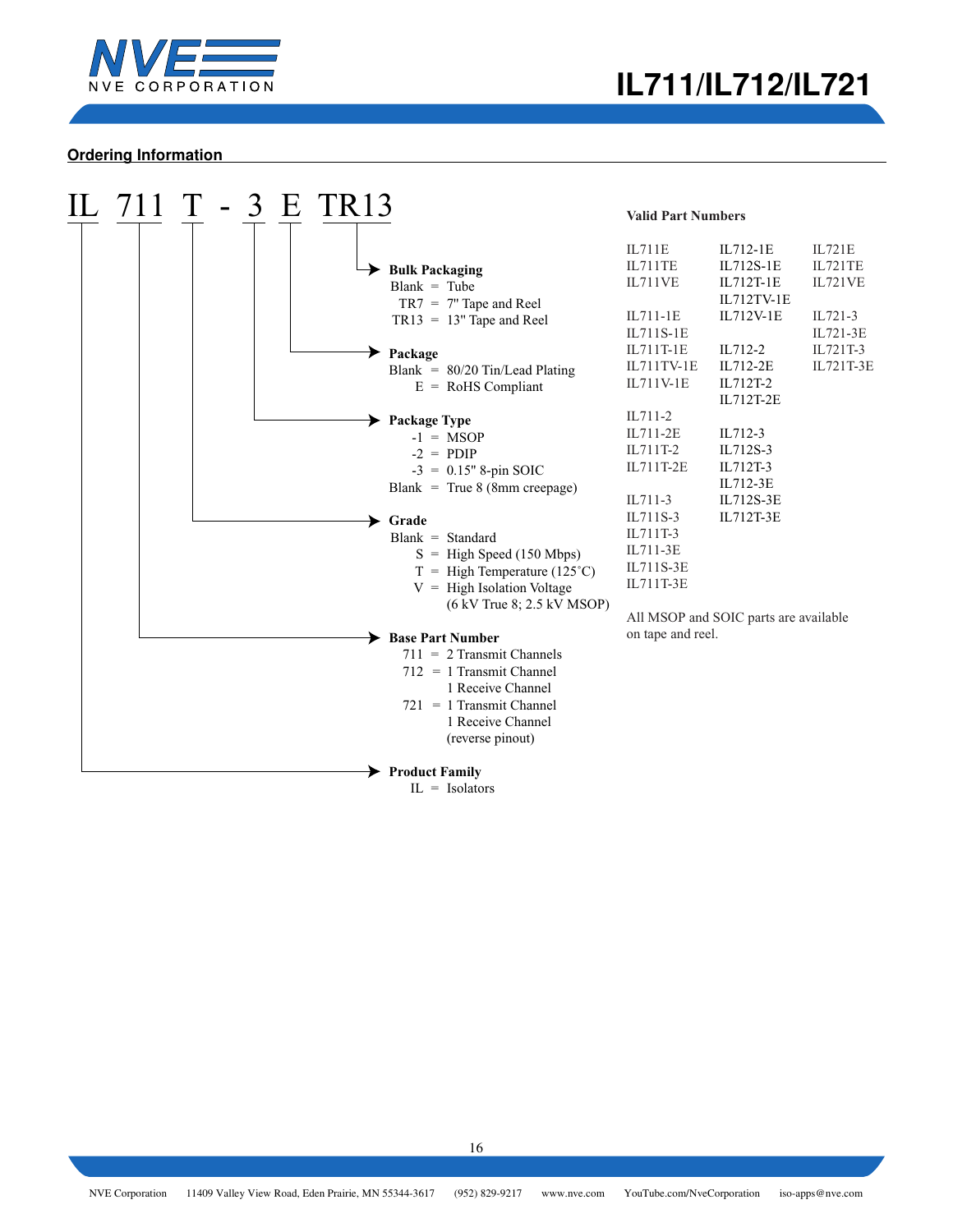

# **Available Parts**

| Available             | <b>Transmit</b> | <b>Receive</b>   |             | <b>Maximum</b>     | <b>Isolation</b><br><b>Voltage</b> |                   |                |
|-----------------------|-----------------|------------------|-------------|--------------------|------------------------------------|-------------------|----------------|
| Parts                 | <b>Channels</b> | <b>Channels</b>  | <b>Mbps</b> | <b>Temperature</b> | (RMS)                              | Package           | <b>RoHS</b>    |
| IL711-1E              | $\overline{c}$  | $\theta$         | 110         | $100^{\circ}$ C    | 1 kV                               | MSOP-8            | Y              |
| $\overline{IL}$ 711-2 | $\overline{2}$  | $\theta$         | 110         | $100^{\circ}$ C    | 2.5 kV                             | PDIP-8            | $\mathbf N$    |
| IL711-2E              | $\overline{2}$  | $\theta$         | 110         | $100^{\circ}$ C    | $2.5$ kV                           | PDIP-8            | Y              |
| IL711-3               | $\overline{c}$  | $\theta$         | 110         | $100^{\circ}$ C    | $2.5$ kV                           | SOIC-8            | N              |
| IL711-3E              | $\overline{2}$  | $\overline{0}$   | 110         | $100^{\circ}$ C    | $2.5$ kV                           | SOIC-8            | Y              |
| IL711S-1E             | $\overline{2}$  | $\overline{0}$   | 150         | $100^{\circ}$ C    | 1 kV                               | MSOP-8            | Y              |
| IL711S-3E             | $\overline{2}$  | $\overline{0}$   | 150         | $100^{\circ}$ C    | 2.5 kV                             | SOIC-8            | $\overline{Y}$ |
| IL711T-1E             | $\overline{2}$  | $\boldsymbol{0}$ | 110         | $125^{\circ}$ C    | $1 \text{ kV}$                     | MSOP-8            | $\overline{Y}$ |
| <b>IL711TV-1E</b>     | $\overline{2}$  | $\theta$         | 110         | $125^{\circ}$ C    | 2.5 kV                             | MSOP-8            | $\overline{Y}$ |
| IL711T-2              | $\overline{2}$  | $\theta$         | 110         | $125^{\circ}$ C    | 2.5 kV                             | PDIP-8            | ${\bf N}$      |
| IL711T-2E             | $\overline{2}$  | $\theta$         | 110         | $125^{\circ}$ C    | $2.5$ kV                           | PDIP-8            | Y              |
| IL711T-3              | $\overline{2}$  | $\boldsymbol{0}$ | 110         | $125^{\circ}$ C    | 2.5 kV                             | SOIC-8            | $\overline{N}$ |
| IL711T-3E             | $\overline{2}$  | $\mathbf{0}$     | 110         | $125^{\circ}$ C    | $2.5$ kV                           | SOIC-8            | Y              |
| IL711V-1E             | $\overline{2}$  | $\theta$         | 110         | $100^{\circ}$ C    | $2.5$ kV                           | MSOP-8            | Y              |
| <b>IL711VE</b>        | $\overline{2}$  | $\theta$         | 110         | $125^{\circ}$ C    | 6 kV                               | True <sub>8</sub> | $\overline{Y}$ |
| IL712-1E              | 1               | 1                | 110         | $100^{\circ}$ C    | 1 kV                               | MSOP-8            | Y              |
| IL712-2               | $\mathbf{1}$    | 1                | 110         | $100^{\circ}$ C    | 2.5 kV                             | PDIP-8            | N              |
| IL712-2E              | $\mathbf{1}$    | $\mathbf{1}$     | 110         | $100^{\circ}$ C    | $2.5$ kV                           | PDIP-8            | Y              |
| IL712-3               | $\mathbf{1}$    | 1                | 110         | $100^{\circ}$ C    | $2.5$ kV                           | SOIC-8            | N              |
| IL712-3E              | 1               | $\mathbf{1}$     | 110         | $100^{\circ}$ C    | $2.5$ kV                           | SOIC-8            | Y              |
| IL712S-1E             | 1               | $\mathbf{1}$     | 150         | $100^{\circ}$ C    | 1 kV                               | MSOP-8            | $\overline{Y}$ |
| IL712S-3E             | $\mathbf{1}$    | $\mathbf{1}$     | 150         | $100^{\circ}$ C    | 2.5 kV                             | SOIC-8            | Y              |
| IL712T-1E             | $\mathbf{1}$    | $\mathbf{1}$     | 110         | $125^{\circ}$ C    | $1 \text{ kV}$                     | MSOP-8            | $\overline{Y}$ |
| <b>IL712TV-1E</b>     | $\mathbf{1}$    | $\mathbf{1}$     | 110         | $125^{\circ}$ C    | 2.5 kV                             | MSOP-8            | $\overline{Y}$ |
| IL712T-2              | 1               | 1                | 110         | $125^{\circ}$ C    | $2.5$ kV                           | <b>PDIP</b>       | N              |
| IL712T-2E             | 1               | 1                | 110         | $125^{\circ}$ C    | $2.5$ kV                           | <b>PDIP</b>       | Y              |
| IL712T-3              | $\mathbf{1}$    | $\mathbf{1}$     | 110         | $125^{\circ}$ C    | 2.5 kV                             | SOIC-8            | ${\bf N}$      |
| IL712T-3E             | 1               | 1                | 110         | $125^{\circ}$ C    | 2.5 kV                             | SOIC-8            | Y              |
| <b>IL712V-1E</b>      | 1               | 1                | 110         | $100^{\circ}$ C    | $2.5$ kV                           | <b>MSOP</b>       | $\overline{Y}$ |
| IL721-3E              | 1               | 1                | 110         | $105^{\circ}$ C    | $2.5$ kV                           | SOIC-8            | Y              |
| IL721E                | 1               | 1                | 110         | $100^{\circ}$ C    | 2.5 kV                             | True <sub>8</sub> | Y              |
| IL721T-3E             | $\mathbf{1}$    | $\mathbf{1}$     | 110         | $125^{\circ}$ C    | $2.5$ kV                           | SOIC-8            | Y              |
| IL721VE               | $\mathbf{1}$    | $\mathbf{1}$     | 110         | $125^{\circ}$ C    | 6 kV                               | True <sub>8</sub> | $\overline{Y}$ |

All MSOP and SOIC part types are available on tape and reel.

17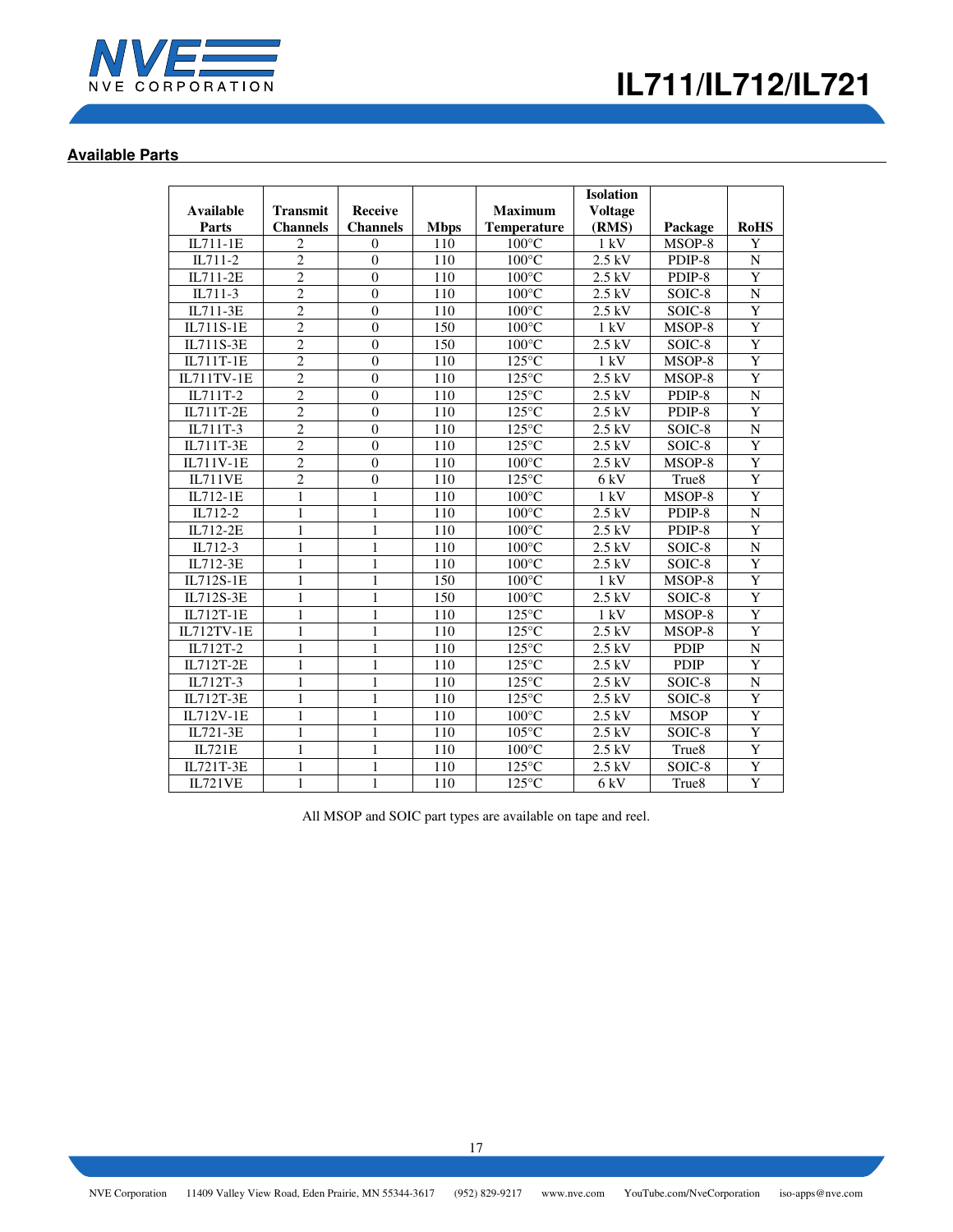

| ISB-DS-001-IL711/12-AO<br>November 2020 | Change<br>Changed "Propagation Delay Skew" to "Propagation Delay difference between<br>any two parts" for clarity (pp. 6 and 7). |
|-----------------------------------------|----------------------------------------------------------------------------------------------------------------------------------|
|                                         | Added output-side dynamic current specifications (pp. 6 and 7).<br>٠                                                             |
| ISB-DS-001-IL711/12-AN                  | <b>Changes</b>                                                                                                                   |
|                                         | Upgraded CMTI specifications.<br>Added ATEC / IEC 60079 Intrinsic Safety pending (p. 3).<br>$\qquad \qquad \bullet$              |
| ISB-DS-001-IL711/12-AM                  | <b>Changes</b>                                                                                                                   |
|                                         | Extended minimum operating power supplies to 2.7 volts.<br>$\bullet$                                                             |
|                                         | Explicitly listed part types for max. operating temperatures.<br>$\bullet$                                                       |
|                                         | Changed PDIP8 creepage specifications from 7.04 mm to 6.8 mm.<br>$\qquad \qquad \bullet$                                         |
|                                         | Updated EMC standards.<br>$\qquad \qquad \bullet$                                                                                |
|                                         | Deleted minimum magnetic field immunity specifications (not 100% tested).<br>$\bullet$                                           |
|                                         | Revised thermal resistance specifications.<br>$\qquad \qquad \bullet$                                                            |
|                                         | Added Typical Performance Graphs.<br>$\qquad \qquad \bullet$                                                                     |
|                                         | More detailed description of operation.<br>$\qquad \qquad \bullet$                                                               |
| ISB-DS-001-IL711/12-AL                  | <b>Changes</b><br>Added IL711TV-1E and IL712TV-1E<br>125°C, 2.5 kV isolation MSOP configurations.                                |
|                                         | Eliminated non-RoHS MSOPs.<br>$\qquad \qquad \bullet$                                                                            |
| ISB-DS-001-IL711/12-AK                  | Change                                                                                                                           |
|                                         | Updated SOIC8 package outline drawing.<br>$\bullet$                                                                              |
| ISB-DS-001-IL711/12-AJ                  | Change<br>Updated VDE Reinforced Isolation file number and description.<br>$\qquad \qquad \bullet$                               |
| ISB-DS-001-IL711/12-AI                  | <b>Changes</b><br>Updated VDE certification standard to VDE V 0884-10.<br>$\bullet$                                              |
|                                         | Upgraded "VE" Version Surge Immunity specification to 12.8 kV.<br>$\bullet$                                                      |
|                                         | Upgraded "VE" Version VDE 0884-10 rating to reinforced insulation.<br>$\bullet$                                                  |
| ISB-DS-001-IL711/12-AH                  | <b>Changes</b><br>Increased V-Series isolation voltage to 6 kVrms.                                                               |
|                                         | Increased typ. Total Barrier Thickness specification to 0.016 mm.<br>$\bullet$                                                   |
|                                         | Increased CTI min. specification to $\geq 600$ V <sub>RMS</sub> .<br>$\bullet$                                                   |
| ISB-DS-001-IL711/12-AG                  | <b>Changes</b><br>Added V-Series high isolation voltage versions (5 kV True 8 and 2.5 kV MSOP).<br>$\qquad \qquad \bullet$       |
|                                         | More detailed "Available Parts" table.<br>$\bullet$                                                                              |
| ISB-DS-001-IL711/12-AF                  | <b>Changes</b><br>Added product illustrations to first page.<br>$\bullet$                                                        |
|                                         | Revised and added details to thermal characteristic specifications (p. 2).<br>$\bullet$                                          |
|                                         | Added VDE 0884 Safety-Limiting Values (p. 3).<br>$\bullet$                                                                       |
| ISB-DS-001-IL711/12-AE                  | <b>Changes</b>                                                                                                                   |
|                                         | IEC 60747-5-5 (VDE 0884) certification.                                                                                          |
|                                         |                                                                                                                                  |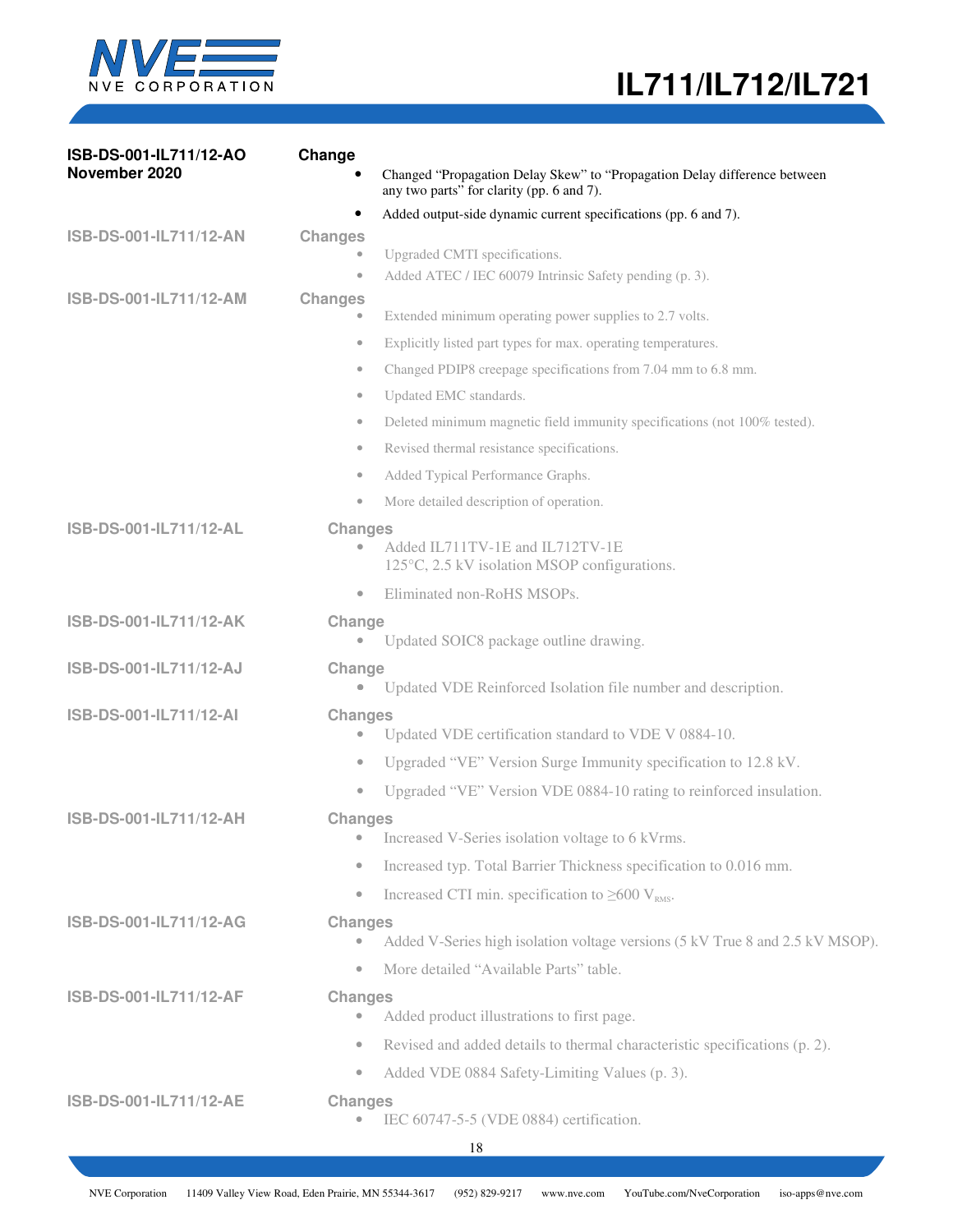

#### **Datasheet Limitations**

The information and data provided in datasheets shall define the specification of the product as agreed between NVE and its customer, unless NVE and customer have explicitly agreed otherwise in writing. All specifications are based on NVE test protocols. In no event however, shall an agreement be valid in which the NVE product is deemed to offer functions and qualities beyond those described in the datasheet.

#### **Limited Warranty and Liability**

Information in this document is believed to be accurate and reliable. However, NVE does not give any representations or warranties, expressed or implied, as to the accuracy or completeness of such information and shall have no liability for the consequences of use of such information.

In no event shall NVE be liable for any indirect, incidental, punitive, special or consequential damages (including, without limitation, lost profits, lost savings, business interruption, costs related to the removal or replacement of any products or rework charges) whether or not such damages are based on tort (including negligence), warranty, breach of contract or any other legal theory.

#### **Right to Make Changes**

NVE reserves the right to make changes to information published in this document including, without limitation, specifications and product descriptions at any time and without notice. This document supersedes and replaces all information supplied prior to its publication.

#### **Use in Life-Critical or Safety-Critical Applications**

Unless NVE and a customer explicitly agree otherwise in writing, NVE products are not designed, authorized or warranted to be suitable for use in life support, life-critical or safety-critical devices or equipment. NVE accepts no liability for inclusion or use of NVE products in such applications and such inclusion or use is at the customer's own risk. Should the customer use NVE products for such application whether authorized by NVE or not, the customer shall indemnify and hold NVE harmless against all claims and damages.

#### **Applications**

Applications described in this datasheet are illustrative only. NVE makes no representation or warranty that such applications will be suitable for the specified use without further testing or modification.

Customers are responsible for the design and operation of their applications and products using NVE products, and NVE accepts no liability for any assistance with applications or customer product design. It is customer's sole responsibility to determine whether the NVE product is suitable and fit for the customer's applications and products planned, as well as for the planned application and use of customer's third party customers. Customers should provide appropriate design and operating safeguards to minimize the risks associated with their applications and products.

NVE does not accept any liability related to any default, damage, costs or problem which is based on any weakness or default in the customer's applications or products, or the application or use by customer's third party customers. The customer is responsible for all necessary testing for the customer's applications and products using NVE products in order to avoid a default of the applications and the products or of the application or use by customer's third party customers. NVE accepts no liability in this respect.

#### **Limiting Values**

Stress above one or more limiting values (as defined in the Absolute Maximum Ratings System of IEC 60134) will cause permanent damage to the device. Limiting values are stress ratings only and operation of the device at these or any other conditions above those given in the recommended operating conditions of the datasheet is not warranted. Constant or repeated exposure to limiting values will permanently and irreversibly affect the quality and reliability of the device.

#### **Terms and Conditions of Sale**

In case an individual agreement is concluded only the terms and conditions of the respective agreement shall apply. NVE hereby expressly objects to applying the customer's general terms and conditions with regard to the purchase of NVE products by customer.

#### **No Offer to Sell or License**

Nothing in this document may be interpreted or construed as an offer to sell products that is open for acceptance or the grant, conveyance or implication of any license under any copyrights, patents or other industrial or intellectual property rights.

#### **Export Control**

This document as well as the items described herein may be subject to export control regulations. Export might require a prior authorization from national authorities.

#### **Automotive Qualified Products**

Unless the datasheet expressly states that a specific NVE product is automotive qualified, the product is not suitable for automotive use. It is neither qualified nor tested in accordance with automotive testing or application requirements. NVE accepts no liability for inclusion or use of non-automotive qualified products in automotive equipment or applications.

In the event that customer uses the product for design-in and use in automotive applications to automotive specifications and standards, customer (a) shall use the product without NVE's warranty of the product for such automotive applications, use and specifications, and (b) whenever customer uses the product for automotive applications beyond NVE's specifications such use shall be solely at customer's own risk, and (c) customer fully indemnifies NVE for any liability, damages or failed product claims resulting from customer design and use of the product for automotive applications beyond NVE's standard warranty and NVE's product specifications.